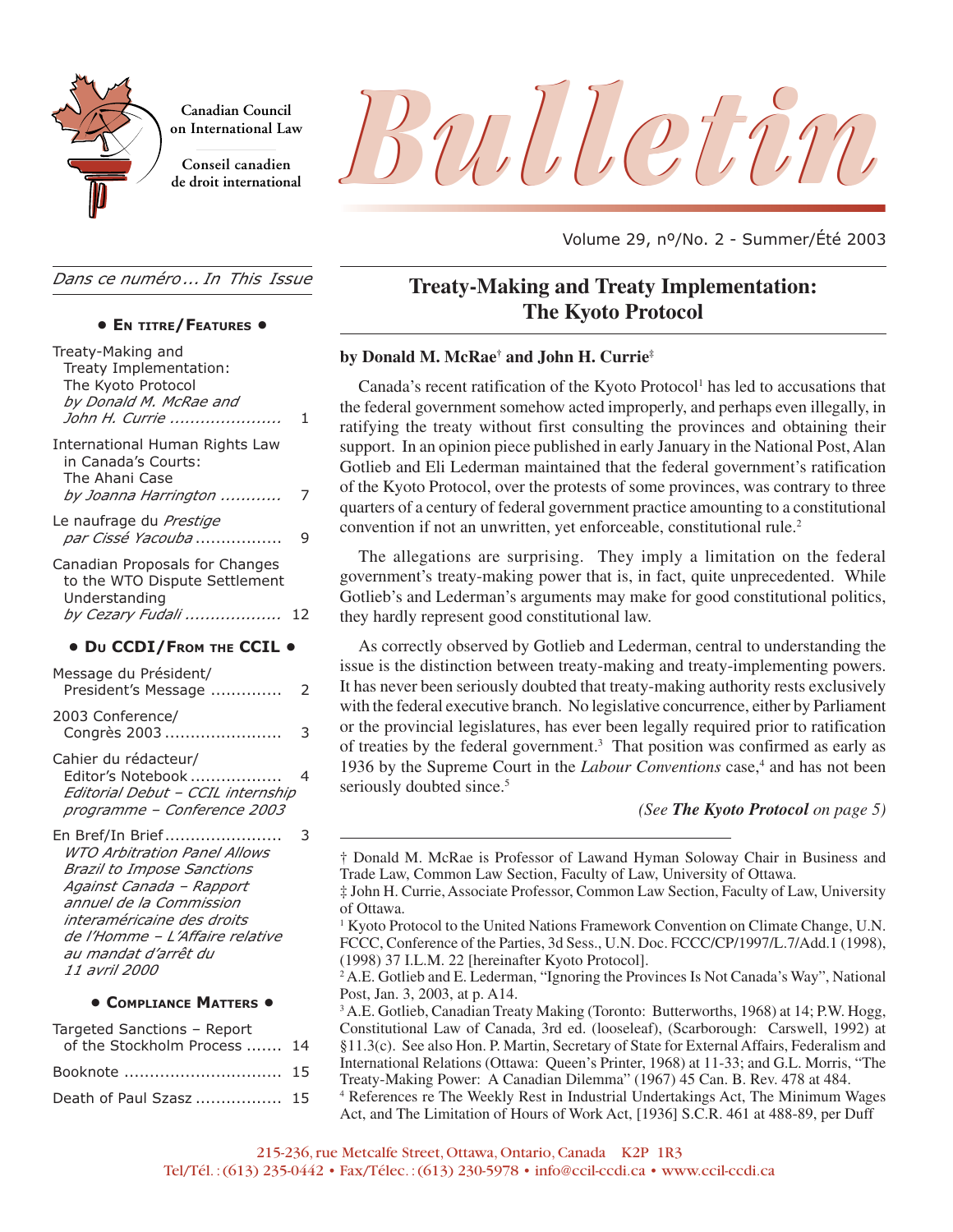## **Message du Président President's Message du Président's Message President's Message President's Message President's Message President's Message President's Message President's Message President's Message President's Messa**

#### June/juin 2003

Un bon nombre d'entre nous, qui croyons en l'importance de la règle du droit dans les relations

internationales, avons probablement vécu des moments d'angoisse face aux grands événements internationaux des premières années du nouveau millénaire. J'avoue que ma confiance dans le développement inexorable de la règle du droit international, qui semblait presque assuré pendant les années 1990, a cédé place plus récemment au doute, voire même à la crainte, que le système demeure toujours beaucoup trop fragile. Je suis un peu plus hésitant lorsque j'affirme à mes étudiantes et mes étudiants que le droit international est un système de droit en voie de solidification et de

maturation. Les événements des deux dernières années m'ont appris à être beaucoup plus circonspect dans mes opinions à cet égard.

However, this spring I have had the good fortune to be teaching international law to a remarkable group of students, drawn from across Canada, at Queen's University's Herstmonceux Castle in southeast England. A particularly striking moment for me during this great experience came shortly after we (or at least I) had been struggling in class with the effectiveness or even existence of international law in the face of national interest, military power and *realpolitik*. Later that day several students spontaneously approached me to say that they felt particularly lucky to be studying international law at such an uncertain time. They were not at all overwhelmed by the obstacles presented by such uncertainty; they were, rather, focused on the opportunities it provided. Rather than being gloomy or cynical about the future of international law, they were galvanized by the challenges that lay before them.

Cet incident m'a rappelé un des grands avantages d'être professeur de droit – celui de pouvoir bénéficier de l'engagement, de l'enthousiasme et de la perspicacité de ses étudiants et étudiantes. Raisons suffisantes pour valoriser, au Conseil, les contributions de nos membres étudiants! L'infusion d'énergie qu'ils ont apportée à nos récents congrès annuels en témoigne. En plus de nous

prêter leur énergie et leur optimisme, nos membres étudiants nous rappellent l'importance et la promesse du

> droit international, voire même du travail du Conseil, malgré les reculs que semble vivre la règle du droit international en ce moment.

> And so the Council's work continues apace. This edition of the Bulletin, for example, is the first produced under the direction of Board member Suzanne Lalonde, the Bulletin's new editor-in-chief. Carrying on the outstanding legacy of her predecessor, Executive member Robert McDougall (who is now focusing his energies on redesigning the Council's website), Suzanne has produced a highly

readable, informative and professional publication that is one of the highlights, along with the annual conference, of membership in the Council.

De plus, les préparatifs pour notre congrès annuel de l'automne se poursuivent, sous la direction énergique d'Irit Weiser et de Johanne Levasseur. Le thème choisi (qui est des plus propices eu égard à l'actualité internationale) est « Réconcilier le droit, la justice et la politique dans l'arène internationale ». Vous trouverez plus de renseignements à ce sujet sur notre site Web (www.ccil-ccdi.ca). Ceux-ci seront mis à jour durant l'été. Réservez donc les 16-18 octobre 2003 dès maintenant et venez assister au plus important événement annuel en droit international au Canada!

Let me close by noting, with regret, that Executive member Kirby Abbott has had to resign due to work obligations. We will miss his dedication but we look forward to his return when work permits. In his place, the Executive has elected Irit Weiser to serve out the remainder of Kirby's mandate. Irit is a long-time member of the Council and a past member of the Executive. We are delighted to welcome her back and look forward to benefiting from her energy and wisdom in the months to come.

Please accept the Council's best wishes for a safe and rejuvenating summer. Bon été à toutes et à tous!

> **John H. Currie** President/Président

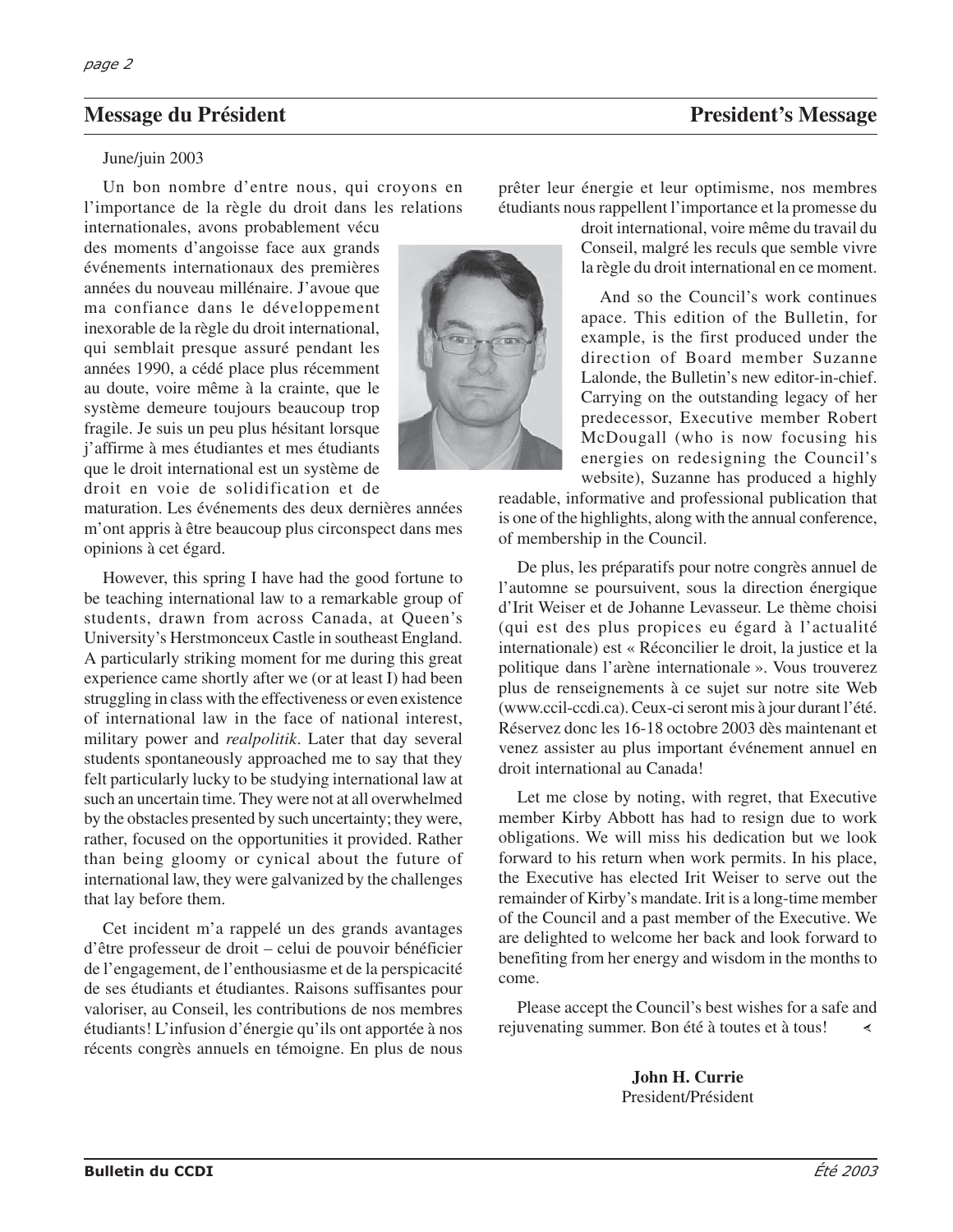# **Congrès annuel du CCDI (2003) Réconcilier le droit, la justice et la politique dans l'arène internationale**

La planification du Congrès annuel du CCDI 2003 va bon train sous la direction de Irit Weiser, présidente cette année du Comité organisateur. Nous vous rappelons que le Congrès aura lieu du 16 au 18 octobre 2003 et que nous débuterons les activités du Congrès au ministère des Affaires étrangères et du Commerce international à l'Édifice Pearson. Les 17 et 18 octobre, le Congrès se tiendra dans l'environnement habituel de l'Hôtel Fairmont Château Laurier à Ottawa. Le Congrès portera cette année sur l'art de réconcilier le droit, la justice et la politique dans l'arène internationale.

La session à l'intention des étudiants et étudiantes (carrières en droit international) aura lieu jeudi le 16 à compter de 16h00 à l'Université d'Ottawa, Faculté de droit. Le 16 octobre également, à compter de 17h30, se tiendra la réception offerte par le Jurisconsulte du ministère des Affaires étrangères et du Commerce international, suivie de la table ronde sur un sujet d'actualité. Ces activités se tiendront au ministère des Affaires étrangères et du Commerce international. Vendredi matin, le conférencier chargé du discours-programme, M. David Malone, président de International Peace Academy et ancien ambassadeur du Canada auprès des Nations Unies, explorera le thème du Congrès. Vendredi et samedi, le thème sera approfondi lors des panels portant sur une variété de sujets incluant les institutions financières internationales, le droit commercial international (la sécurité nationale comme justification des restrictions au commerce), le droit de la mer, le droit international des droits de la personne, les droits de la femme, le droit des réfugiés, le droit humanitaire (développement de la doctrine du *jus bellum*), le droit pénal international ainsi que le droit international de l'environnement (responsabilité légale et sociale : l'État et l'entreprise). La Société québécoise du droit international présidera un panel sur « L'aménagement de la violence dans l'arène international ».

Ces sujets seront traités par des conférenciers et des modérateurs remarquables et reconnus pour leur expertise, dont Guy Goodwin-Gill, Jutta Brunnée, Marco Sassoli, William Shabas, José Alvarez, Kerry Buck, Ted McDorman et Ross Lekow.

Le Congrès se terminera samedi par l'Assemblée générale annuelle. Un formulaire d'inscription est inclu avec ce numéro du Bulletin.

# **CCIL Annual Conference (2003) Reconciling Law, Justice and Politics in the International Arena**

Preparations for the 2003 Annual CCIL Conference are in full swing under the direction of Irit Weiser, chair of this year's organizing committee. The conference will take place from October 16 to 18, 2003 and the activities will begin at the Department of Foreign Affairs and International Trade at the Pearson Building. On October  $17<sup>th</sup>$  and  $18<sup>th</sup>$ , the Conference will be held at its usual setting, at the Fairmont Château Laurier Hotel in Ottawa. The theme of this year's conference is "Reconciling Law, Justice and Politics in the International Arena".

This years Student Job Fair and Forum will be held on Thursday October  $16<sup>th</sup>$  at 4:00 p.m. at the University of Ottawa, Faculty of Law. On the same day, the reception held by the Legal Advisor of the Department of Foreign Affairs and International Trade will start at 5:30 pm, followed by a roundtable on a matter of pressing concern. Both events will take place at the Department of Foreign Affairs and International Trade. On Friday morning our keynote speaker, Mr. David Malone, President of International Peace Academy and past ambassador of Canada to the United Nations, will give a talk exploring the conference theme. During sessions on both Friday and Saturday, this theme will be examined further in panels on a variety of subjects including international financial institutions, international trade law (national security as a basis for justifying trade restrictions), the law of the sea, international human rights law, women's rights, refugee law, humanitarian law (development of *jus bellum* doctrine), international criminal law and international environmental law (liability and corporate social responsibility). The Société québécoise de droit international will chair a panel on "The place of violence in the international arena".

The Conference will feature an outstanding roster of speakers and moderators, including Guy Goodwin-Gill, Jutta Brunnée, Marco Sassoli, William Shabas, José Alvarez, Kerry Buck, Ted McDorman and Ross Lekow, all renowned for their expertise in their individual fields.

The Conference will close with the Annual General Meeting on Saturday. A registration form is included with this issue of the Bulletin.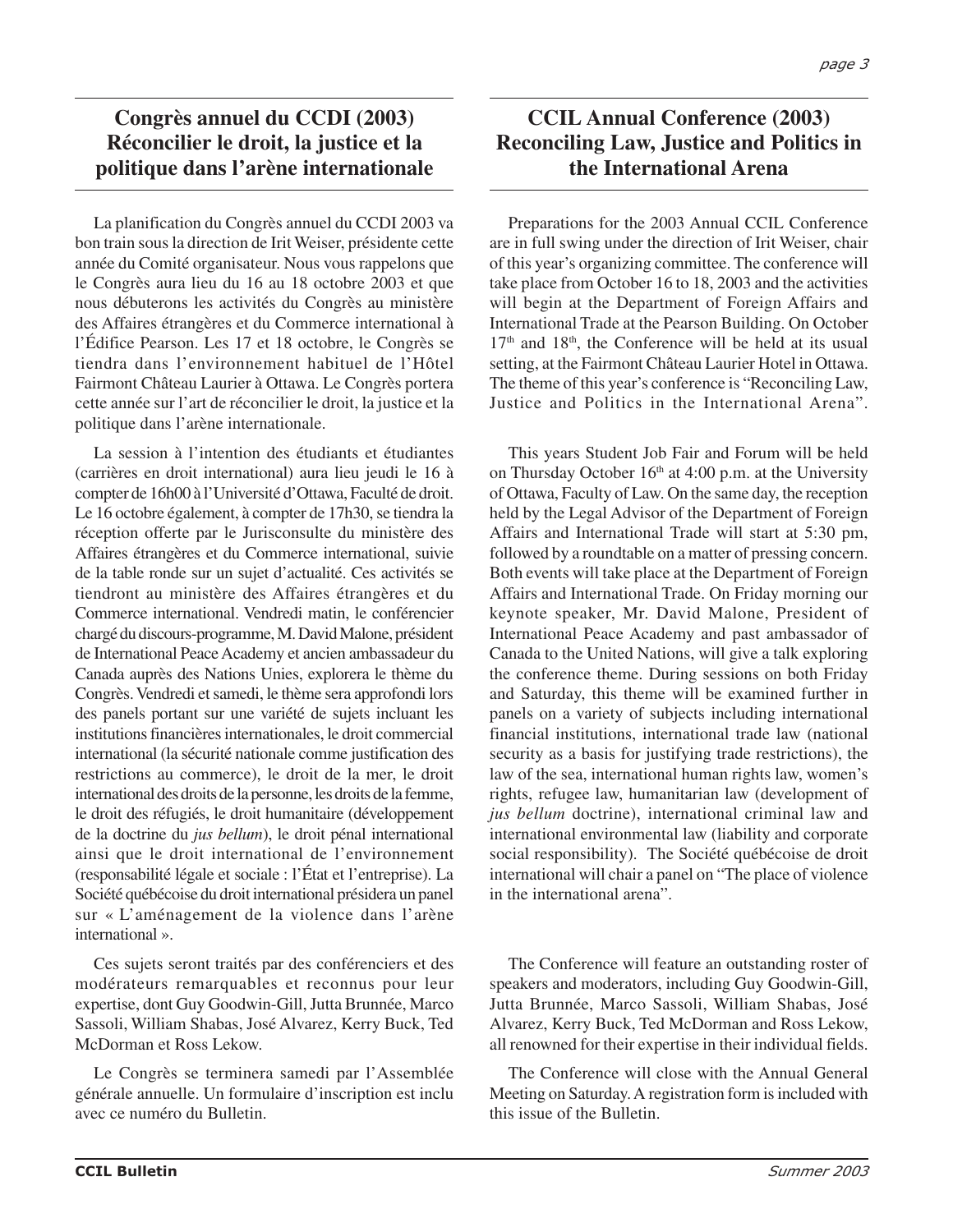Le Congrès vous permettra de discuter des derniers développements en droit international et d'échanger avec les experts à la fine pointe de ces développements, ainsi que d'établir des contacts avec des personnes qui partagent votre intérÍt pour le droit international

Les détails du programme et des formalités d'inscription seront disponibles sur le site Internet du CCDI : htpp://www.ccil-ccdi.ca $\overline{\epsilon}$ 

## **Cahier du rédacteur Editor's Notebook**

## *Editorial debut*

It is an honour to be asked to assume the position of editor of the CCIL Bulletin. I must confess that I accepted with some trepidation, following in the footsteps of Rob McDougall. Under his guidance, the CCIL Bulletin has achieved a high standard in analysis and presentation and has thus become a most valuable resource in the field of international law.

As I've discovered over the last few months, much time and effort goes into each issue. I am grateful to Rob for all his advice, support and encouragement in editing this my first issue of the Bulletin. I am also most grateful to the other members of the CCIL Communications committee—Yves Le Bouthillier, Tim Wilson and John Currie—for all their editorial help. Sonya Nigam was also kind enough to share her experience with me. And I wish to thank all those who despite hectic schedules, generously gave of their time to submit articles for this issue. It goes without saying that future contributions will be most gratefully received.

It is with much enthusiasm that I take on the responsibility of ensuring that the CCIL Bulletin continues to be an excellent source of information and analysis on current topics in international law.

#### *CCIL academic internship programme extended*

The CCIL internship programme at the University of Ottawa's Law Faculty has been such a success that I was able to convince my own Dean at the University of Montreal to consider a similar arrangement. As of the Fall semester 2003, U of M will provide academic credits for up to ten students to work, under faculty supervision, as intern editors for the CCIL.

## *Conference 2003*

Preparations for the 2003 Annual CCIL Conference, to be held at the Fairmont Chateau Laurier Hotel in Ottawa from October  $16<sup>th</sup>$  to  $18<sup>th</sup>$ , are well under way. Irit

The Conference will provide the opportunity to learn about critical recent developments in international law, to exchange views with international law experts, and to establish contacts with persons interested in international law.

Programme and registration details will be posted on the CCIL website as they become available: htpp:// www.ccil-ccdi.ca. ∢

Weiser, with her organizing committee, is putting together a very interesting programme under the theme "Reconciling Law, Justice and Politics in the International Arena". This year's Conference, as in the past, will feature an impressive roster of expert panelists drawn from a wide range of backgrounds.

Members will find included with this issue of the Bulletin, the conference registration form. Please note that conference registration materials can also be accessed through the CCIL's website. A draft Conference programme will shortly be posted on the website and will be updated in the coming weeks. The finalized programme will be made available at the time of registration. In the interim, members will find useful information pertaining to Conference events, panels and speakers at page three of this Bulletin. We hope that many of you will be able to join us at this year's conference.

La préparation du Congrès annuel 2003 du CCDI, qui aura lieu à l'Hôtel Fairmont Château Laurier à Ottawa du 16 au 18 octobre prochains, va bon train. Irit Weiser avec son comité organisateur, élabore un programme fort intéressant avec pour thème « Réconcilier le droit, la justice et la politique dans l'arène internationale ». La Conférence 2003, comme par le passé, fera intervenir des conférenciers venant d'horizons différents et reconnus pour leur expertise.

Les membres trouveront inclus avec ce numéro du Bulletin, le formulaire d'inscription à la Conférence 2003. Veuillez noter que l'inscription à la Conférence peut également se faire via le site web du Conseil. Une version préliminaire du programme de la Conférence sera affichée sous peu sur le site web et sera mise à jour dans les semaines à venir. La version finale du programme sera distribuée au moment de l'inscription. Les membres trouveront par contre des informations pertinentes sur le déroulement de la Conférence à la page trois de ce Bulletin. Nous espérons que vous serez nombreux à assister à la Conférence annuelle 2003. ∢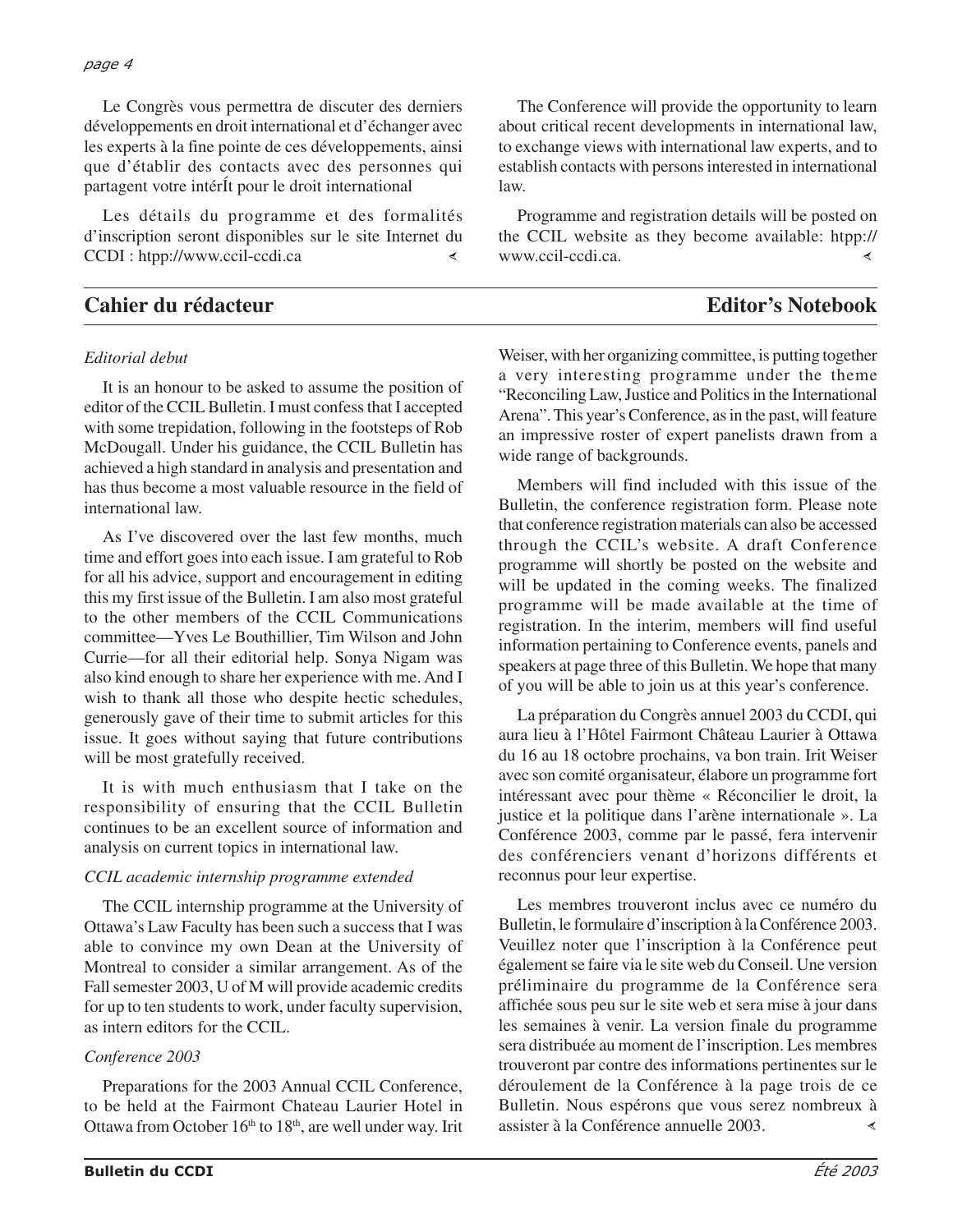# **Treaty-Making and Treaty Implementation: The Kyoto Protocol**

*(continued from page 1 - suite de page 1)*

By contrast, implementation of treaty obligations into Canadian law is generally considered to require legislative action.<sup>6</sup> If the subject matter of a treaty is within federal legislative jurisdiction as laid out in section 91 of the *Constitution Act, 1867*, <sup>7</sup> it is Parliament that enacts the necessary legislation. If however the subject matter of the treaty is within provincial legislative jurisdiction under section 92, then it is the provincial legislatures that must enact the necessary legislation. This "watertight compartments" view of the distribution of legislative treaty-implementing powers results from the 1937 decision of the Privy Council in the same *Labour Conventions* case.8 And while that decision has frequently been criticized – usually by those who would favour a much *broader* or perhaps even *exclusive* federal treaty-implementing power – it too has not since been authoritatively reconsidered.9

As a result of the inability of the federal government to implement by legislation some of the treaties it is

<sup>6</sup> Capital Cities Communications v. Canadian Radio-Television Commission, [1978] 2 S.C.R. 141 at 173.

entitled to make, the federal government has naturally been reluctant to enter into treaties that it cannot implement. Where issues are clearly within provincial legislative jurisdiction, as in the case of labour standards, child custody and other such matters of local concern to each province, the federal government therefore consults with the provinces. Often the resulting treaty includes a "federal state" clause which means that the treaty only applies in respect of provinces that have committed themselves to implementing the treaty.10

The federal practice of consulting provinces with respect to treaties that will require provincial legislative implementation of course makes good political and practical sense. It minimizes the risk that Canada will end up bound, on the international plane, by a treaty that it cannot implement at the federal legislative level and that the provinces refuse to implement pursuant to their section 92 spheres of legislative authority. However, this cautious and sensible federal practice of consulting the provinces is not, as suggested by Gotlieb and Lederman, evidence of constraints on the federal treaty-*making* power. That practice flows, rather, from the acknowledged limitations on the federal treaty*implementing* power. In other words, Gotlieb and Lederman draw their conclusions from a false premise: that the federal-provincial practice of consultation and cooperation, driven by the watertight compartments theory of treaty-*implementation*, necessarily implies limitations also for federal treaty-*making*.

To make the federal power to ratify treaties conditional on consulting the provinces and gaining their consent would be a radical rewriting of the federal treaty-making power. There is nothing in the *Labour Conventions* case or in the Constitution that supports such a condition. It would plainly be inconsistent with the Letters Patent of 1947, by which all of the prerogative powers in respect of Canada, including the power to conduct foreign affairs and conclude treaties, were passed exclusively to the Governor General.<sup>11</sup> Indeed, imposing such a condition would be tantamount to wholly surrendering the federal government's treaty-making power to each individual

C.J. (writing for himself and Kerwin and Davis JJ.), rev'd on other grounds A.-G. Canada v. A.-G. Ontario, [1937] A.C. 326 (P.C.) [hereinafter Labour Conventions case].

<sup>5</sup> Note, however, that some provinces, most notably Québec, have advanced the proposition that their executive branches have some treaty-making powers of their own: see, e.g., J.Y. Morin, "Le Québec et le pouvoir de conclure des accords internationaux" (1966) 1 Études Jur. Can. 136; and J.Y. Morin, "La personalité internationale du Québec" (1984) 1 R.Q.D.I. 163. This is by no means the prevailing view: see Gotlieb, supra, note 2 at 4-6 and Hogg, supra, note 2 at §11.6. In any event even the proponents of such a provincial treaty-making power do not suggest that it is subject to provincial legislative concurrence.

<sup>7</sup> Constitution Act, 1867 (U.K.), 30 & 31 Vict., c.3, reprinted in R.S.C. 1985, App. II, No. 5.

<sup>8</sup> A.-G. Canada v. A.-G. Ontario, [1937] A.C. 326 at 351, 354 (P.C.).

<sup>9</sup> See, e.g., Hogg, supra, note 2 at §11.5(c); Symposium, (1937) 15 Can. B. Rev. 393ff; Lord Wright, "Rt. Hon. Sir Lyman Poore Duff, G.C.M.G. 1865-1955" (1955) 10 Can. B. Rev. 1123 at 1126-27; MacDonald and Railquip Enterprises Ltd. v. Vapor Canada Ltd., [1977] 2 S.C.R. 134 at 169, per Laskin C.J.C.; Francis v. The Queen, [1956] S.C.R. 618 at 621, per Kerwin C.J.; and J.S. Ziegel, "Treaty-Making and Implementing Powers in Canada: The Continuing Dilemma" in B. Cheng & E.D. Brown, eds., Contemporary Problems of International Law: Essays in Honour of Georg Schwarzenberger on His Eightieth Birthday (London: Stevens, 1988) 333.

<sup>10</sup> See, e.g., Convention on the Recovery Abroad of Maintenance, 10 June 1956, 268 U.N.T.S. 32 (in force 25 May, 1957), art. 11. See also H.A. Leal, "Federal State Clauses and the Conventions of the Hague Conference on Private International Law" (1984) 8 Dal. L.J. 257.

<sup>&</sup>lt;sup>11</sup> Letters Patent Constituting the Office of Governor General of Canada, R.S.C. 1985, App. II, No. 31.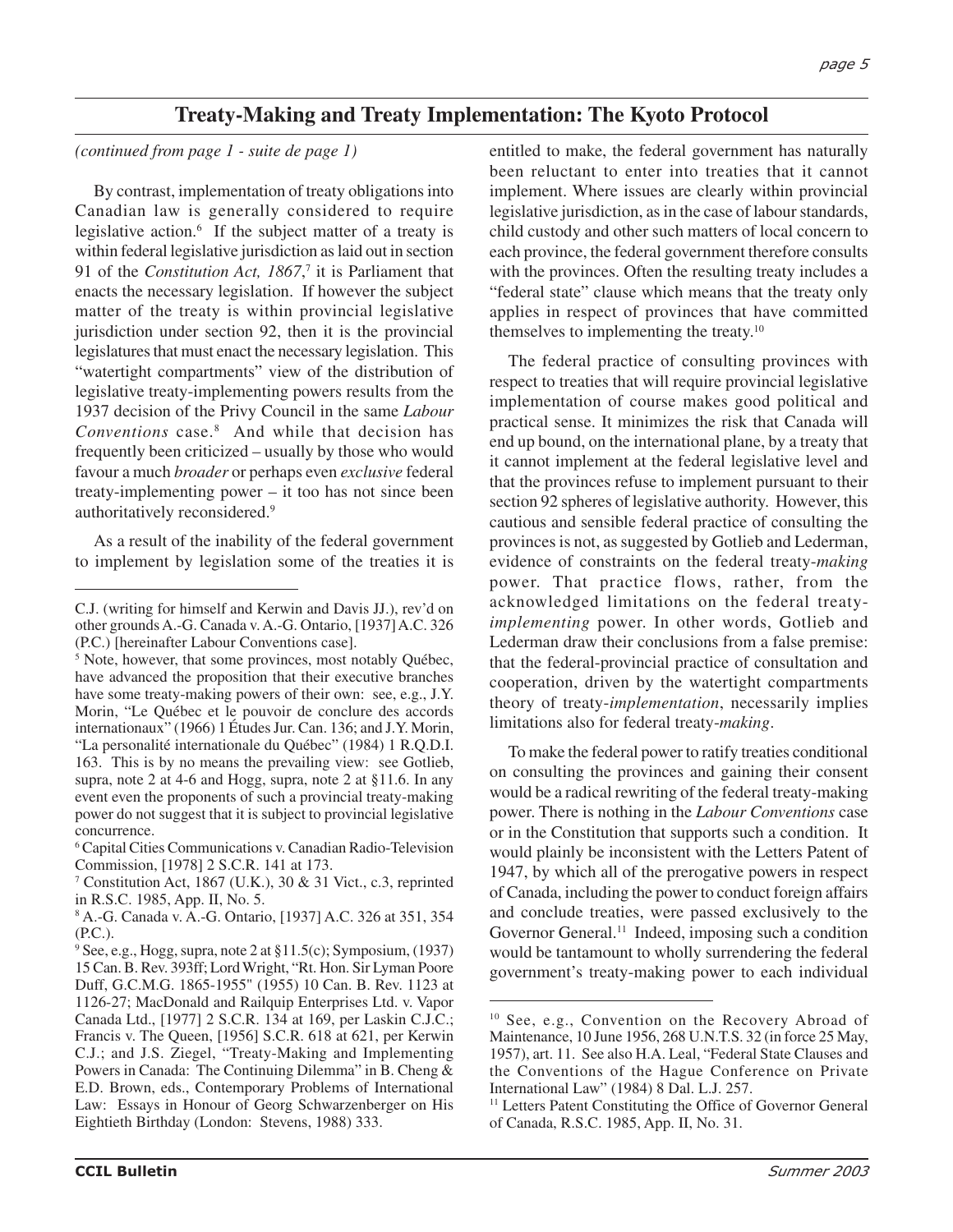province's potential veto. Paradoxically, treaty-making would become a more difficult undertaking than amending the Constitution itself.

In any event, the power of Parliament to implement treaties that deal with issues of national concern, even where provincial jurisdiction may be affected, was acknowledged by the Supreme Court in 1988 in the

**"Kyoto is not**

**a treaty**

**for which**

**provincial**

**implementation is essential."**

*Crown Zellerbach* case.12 Marine pollution, the majority opinion said, was "predominantly extra-provincial as well as international in character."13 In effect, therefore, the federal government is entitled to legislate to implement a treaty under its "peace, order and good government" power where the subject matter of the treaty is a matter of national concern.

The controversy surrounding Kyoto is reminiscent of the debate surrounding the North American Free Trade Agreement<sup>14</sup> in the 1990s. As in the case of Kyoto,

there was widespread public discussion about NAFTA, and some opposition to it. The federal government at the time took the view that the matters covered in NAFTA could, if necessary, be implemented by federal legislation.15 Ontario disagreed and threatened to take the federal government to court.

In the end, Ontario backed down. No doubt it took account of the fact that challenging the federal government's authority to implement NAFTA might result in a decision of the Supreme Court of Canada that expanded the federal government's implementing power.16 That was the experience of Australian states some years ago when they challenged the federal government's authority to implement an international treaty. The High Court of Australia, recognizing a

practical need for the federal government to have authority not only to make but also to give effect to its international obligations, upheld and expanded a federal treaty-implementing power.<sup>17</sup>

Kyoto is not a case of ratifying a treaty the subject matter of which falls clearly within provincial legislative jurisdiction under section 92. The Kyoto Protocol deals

> with climate change, with the quality of the air we breathe. Like marine pollution, it has an inherently extra-provincial as well as an international character. The federal government consulted with the provinces. There was a widespread public debate. Ottawa did not get the support of all the provinces. Nevertheless, it went ahead and ratified Kyoto even though the treaty did not include a federal state clause that would have limited the application of the treaty to those provinces that had agreed to implement it.

Kyoto is not a treaty for which provincial implementation is essential. It is a treaty that sets targets and objectives, and leaves states free to choose the means by which those targets are met. In ratifying Kyoto without full provincial support the federal government has signalled that it is prepared if necessary to implement Kyoto through federal legislation.

All of this, the federal government was and is legally entitled to do. It is entitled to do so, first, because it clearly holds the power, with or without provincial consent, to make treaties coming within both federal and provincial spheres of legislative competence; and second, because the Kyoto Protocol most probably comes within a sphere of federal legislative competence in any case, thus giving the federal government the power to both make and implement the treaty.

Ultimately, the issue may end up in the Supreme Court of Canada. However, rather than showing a violation by the federal government of years of practice, or of a constitutional convention, or of some unwritten constitutional rule, history and law on this issue appear to be quite clearly on the federal government's side.  $\leq$ 

<sup>12</sup> R. v. Crown Zellerbach Canada Ltd., [1988] 1 S.C.R. 401. 13 Ibid. at 436.

<sup>&</sup>lt;sup>14</sup> North American Free Trade Agreement, in force January 1, 1994, (1993) 32 I.L.M. 296 [hereinafter NAFTA].

<sup>&</sup>lt;sup>15</sup> A view on which it ultimately acted: see North American Free Trade Agreement Implementation Act, S.C. 1993, c. 44. <sup>16</sup> There had already been signs that the Court was so inclined, having given a generous reading to the federal trade and commerce power in General Motors of Canada Ltd. v. City National Leasing, [1989] 1 S.C.R. 641. For arguments supporting a full federal power of implementation of trade agreements, see R. Howse, "NAFTA and the Constitution: Does Labour Conventions Really Matter Any More?" (1994) 5 Const. Forum 54.

<sup>17</sup> Commonwealth v. Tasmania (1983), 158 C.L.R. 1, 57 A.L.J.R. 450 (Aust. H.C.). See further the helpful commentary by T. Strom & P. Finkle, "Treaty Implementation: The Canadian Game Needs Australian Rules" (1993) 25 Ott. L. Rev. 39.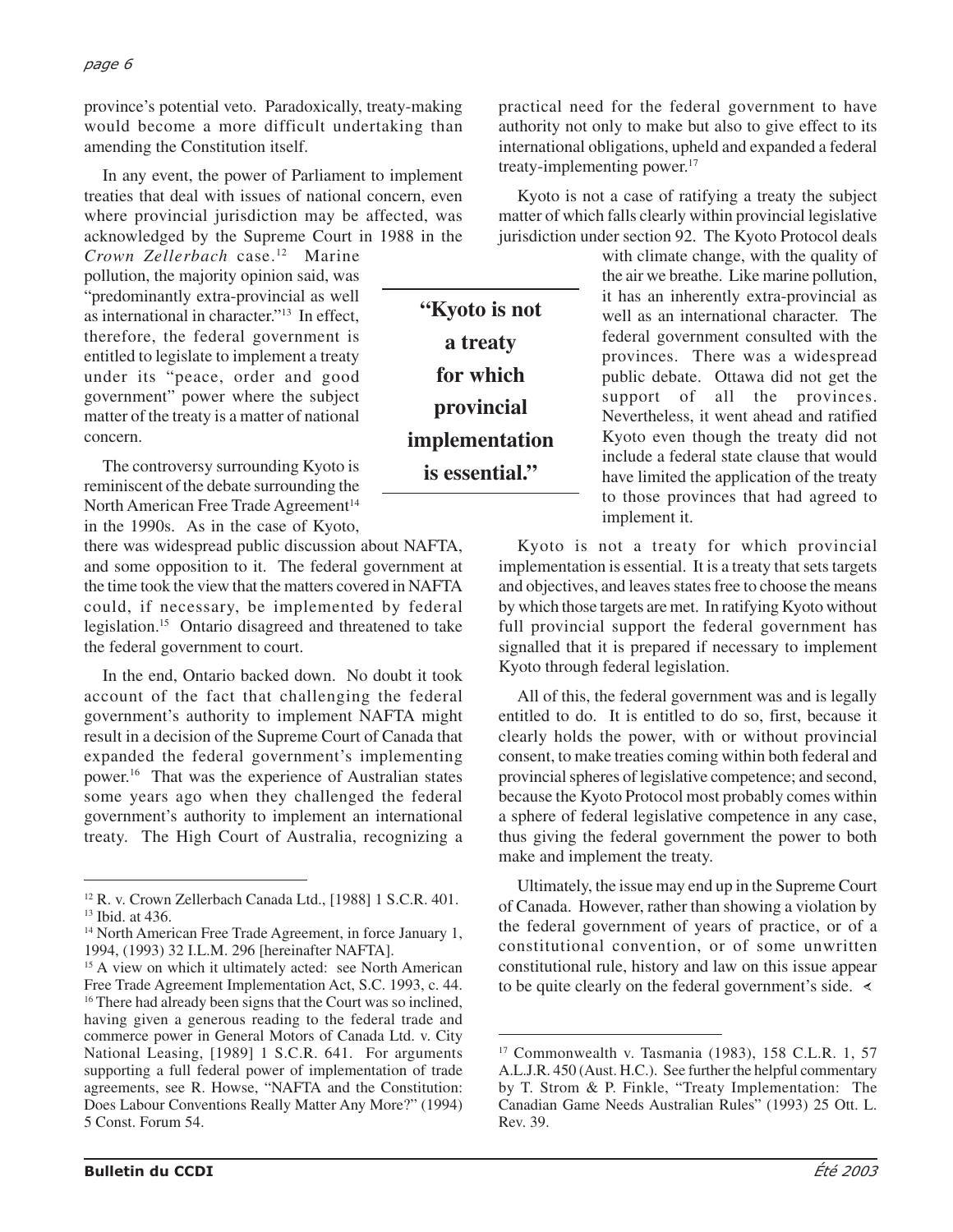# **International Human Rights Law in Canada's Courts: The Ahani Case**

## **By Joanna Harrington\***

A year ago, the Supreme Court of Canada dismissed the final application for leave to appeal in *Ahani v. Canada*, <sup>1</sup> paving the way for Ahani's deportation on grounds of national security and leaving, in my view, a most regrettable and undesirable precedent. *Ahani*, as readers may remember, is the case of the alleged Iranian assassin whose challenge to his deportation on the grounds of a risk of torture in Iran mirrored that of Mr. Suresh, the alleged fundraiser for the Sri Lankan Tamil Tigers, discussed in the previous Bulletin. Both cases were decided on the same day before the Supreme Court of Canada, but while Suresh gained a new trial,<sup>2</sup> Ahani was approved for deportation.<sup>3</sup>

Having exhausted his domestic remedies, Ahani then proceeded with his international options, filing a "communication" with the UN Human Rights Committee in Geneva, alleging that his deportation would violate Canada's treaty obligations under the *International Covenant on Civil and Political Rights* ("ICCPR").4 Ahani also requested, and received, a request for interim measures of protection from the Committee (in essence, an interim injunction) to halt the deportation while his case was pending. Canada, however, refused to abide by the interim measures request, prompting Ahani to return once again to the Canadian courts to seek a stay of proceedings. In a 2:1 decision, the Ontario Court of Appeal denied Ahani's request, with leave to appeal later refused by the Supreme Court of Canada.

The primary basis given for refusing Ahani's request was the fact that neither the ICCPR, nor its *Optional Protocol*<sup>5</sup> (the side-agreement providing for the right of individual petition), are incorporated into Canadian law.

According to Laskin J.A., for the majority, "neither has any legal effect in Canada"6 and he also noted that, "neither the Committee's views nor its interim measures requests are binding on Canada as a matter of international law, much less as a matter of domestic law."7 He therefore concluded that it would be "an untenable result" to "convert a non-binding request, in a Protocol, which has never been part of Canadian law, into a binding obligation enforceable in Canada by a Canadian court, and more, into a constitutional principle of fundamental justice."<sup>8</sup>

And yet, the relevant jurisprudence of the Human Rights Committee, to which no citation is made in *Ahani*, does view non-compliance with an interim measures request as a serious breach of the *Optional Protocol* and an act of bad faith with respect to the obligations under the ICCPR.9 Non-compliance also runs counter to the long-standing principle recently affirmed by the International Court of Justice in the *LaGrand Case* that the parties to a case must abstain from measures that would aggravate a pending dispute.<sup>10</sup> As for the constitutional aspect, the Judicial Committee of the Privy Council, in a series of cases on this issue, has held that the interests of justice and due process do provide the basis for a constitutional stay of proceedings while a case is pending before the Human Rights Committee.<sup>11</sup>

But aside from the issue of interim measures, the *Ahani* precedent also raises broader concerns about the very appreciation of the nature of international law, and in particular, international human rights law, by Canada's courts. Referring to the non-binding nature of the Committee's views, Laskin J.A. comes to the conclusion that "the international community has agreed to binding

<sup>\*</sup>Joanna Harrington is a law professor at the University of Western Ontario. Her article on the Ahani case as an illustration of Canada acting in bad faith with respect to its treaty obligations in the field of international human rights has just been published in (2003) 48 McGill L.J. 2-32.

 $1$  (2002), 58 O.R. (3d) 107 (C.A.), leave to appeal to S.C.C. refused, [2002] S.C.C.A. No. 62 (Q.L.).

<sup>2</sup> *Suresh v. Canada*, [2002] 1 S.C.R. 3, 208 D.L.R. (4th) 1.

<sup>3</sup> *Ahani v. Canada*, [2002] 1 S.C.R. 72, 208 D.L.R. (4th) 57.

<sup>4</sup> Adopted 19 December 1966, 999 U.N.T.S. 171, Can. T.S. 1976 No. 46 (entered into force 23 March 1976, accession by Canada 19 May 1976).

<sup>5</sup> Adopted 16 December 1966, 999 U.N.T.S. 302, Can. T.S. 1976 No. 47 (entered into force 23 March 1976, accession by Canada 19 May 1976).

<sup>6</sup> *Ahani v. Canada*, *supra* note 1 at para. 31.

<sup>7</sup> *Ibid*. at para. 32.

<sup>8</sup> *Ibid*. at para. 33

<sup>9</sup> For the strongest affirmation of this position, see the views of the Committee adopted on 19 October 2000 in *Piandiong v. The Philippines*, Communication No. 869/1999, reproduced in *Report of the Human Rights Committee*, A/56/40, vol. II, annex X.R (2001). See also, the Committee's annual report for 2001 under the heading "Breach of Optional Protocol Obligations": *Report of the Human Rights Committee*, A/56/ 40, vol. I at paras. 128-130 (2001).

<sup>10</sup> *LaGrand Case (Germany v. United States of America)* (2001), 40 I.L.M. 1069 at para. 103.

<sup>11</sup> For the latest case, see *Lewis v. Jamaica* (2000), [2001] 2 A.C. 50, [2000] 3 W.L.R. 1785 (P.C.).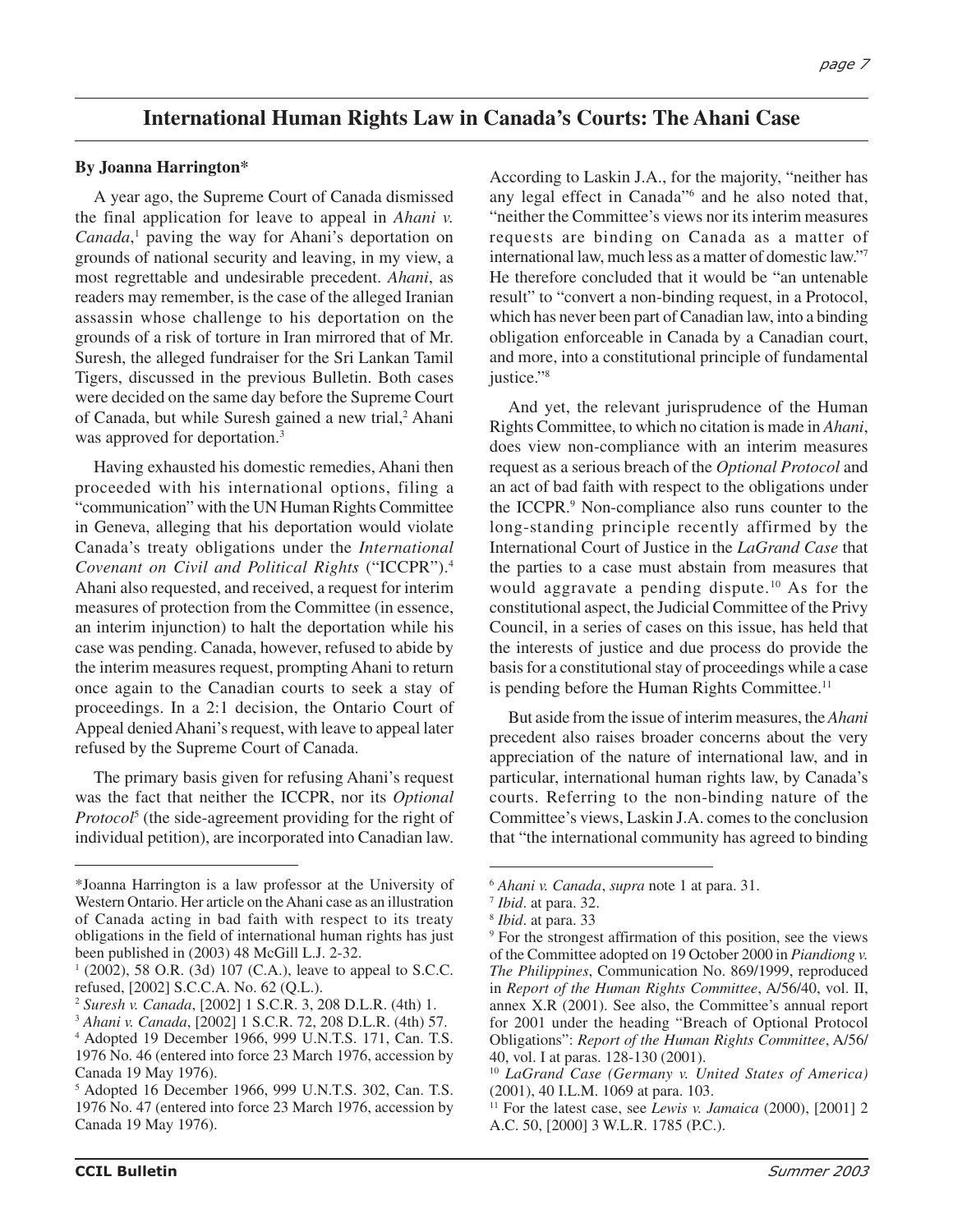#### *page 8*

obligations in other treaties. But in the Covenant and the Protocol, it made a policy decision to do otherwise."12 He also states that, "Canada agreed to sign an international covenant and protocol that was not binding."13 This is both incorrect and very worrisome for the domestic prospects of the world's leading human rights treaty of universal application. The "Covenant" and "Protocol" nomenclature do not make these treaties any less binding than say a trade "Agreement" and one

# **En Bref In Brief**

## **WTO ARBITRATION PANEL ALLOWS BRAZIL TO IMPOSE SANCTIONS AGAINST CANADA IN THE LONGSTANDING AIRCRAFT DISPUTE**

On 18 March 2003 the WTO Dispute Settlement Body granted Brazil the authorization to impose US\$248 million in retaliatory sanctions against Canada for a failure to comply with a WTO ruling on a subsidy program for regional aircrafts. Interestingly, the arbitration panel also noted that in view of the ongoing consultations between the parties to the dispute, achieving a mutually satisfactory agreement addressing the issues in "their broader context would be the most appropriate solution."

The arbitration decision was made available to the public on 17 February 2003 (WT/DS222/ARB) and is available at http://docsonline.wto.org. (CF)

## **RAPPORT ANNUEL DE LA COMMISSION INTERAMÉRICAINE DES DROITS DE L'HOMME**

La Commission interaméricaine des droits de l'Homme (CIADH) a présenté son rapport annuel pour l'année 2002 au Comité des affaires juridiques et politiques du Conseil permanent de l'Organisation des États américains, le 3 avril 2003.

Le rapport fait état de la détérioration des institutions démocratiques dans les pays d'Amérique. En déposant le rapport, la présidente de la commission, Marta Altolaguirre, a déclaré que les problèmes de la corruption, de la pauvreté et de l'exclusion, de la discrimination envers les minorités et les femmes contribuent à l'effritement de la confiance des citoyens en leur système judiciaire et par conséquent, à l'instabilité sociale. Cette

would have thought it trite to remind the court that every treaty in force is binding upon the parties and must be performed by them in good faith.

Moreover, the lack of an enforcement mechanism of the kind we are accustomed to seeing in domestic law does not make a treaty, including a human rights treaty, any less binding on a state. Canada, in acceding to the'*Optional Protocol*, agreed to accept an international complaints procedure for individuals alleging breaches of the ICCPR. Canada is acting in bad faith when it takes actions that gut this right of individual petition of any and all utility.

situation est exacerbée, ajoute la présidente, par le manque d'accès à la justice qu'éprouvent les membres de groupes vulnérables.

Dans ce contexte hémisphérique, qui reflète la réalité à l'échelle globale, les mécanismes de protection des droits de la personne doivent continuer à jouer un rôle fondamental.

Le rapport est disponible au www.cidh.org. (MJB)

## **L'AFFAIRE RELATIVE AU MANDAT D'ARRÊT DU 11 AVRIL 2000 (RÉPUBLIQUE DÉMOCRATIQUE DU CONGO C. BELGIQUE)**

La Cour internationale de Justice a rejeté, le 14 février 2002, le mandat d'arrêt lancé par la Belgique contre Abdulaye Yerodia Ndombasi, ancien ministre des affaires étrangères de la République démocratique du Congo.

Dans son arrêt, la Cour décide par treize voix contre trois que l'émission à l'encontre de M. Ndombasi d'un mandat d'arrêt « et sa diffusion sur le plan international, ont constitué des violations d'une obligation juridique du Royaume de Belgique à l'égard de la République démocratique du Congo, en ce qu'elles ont méconnu l'immunité de juridiction pénale et l'inviolabilité dont le ministre des affaires étrangères en exercice de la République démocratique du Congo jouissait en vertu du droit international ».

La Belgique avait accusé M. Ndombasi d'avoir commis des crimes contre l'humanité lorsqu'il était en exercice et avait émis le mandat d'arrêt en vertu de sa loi de 1993, modifiée en 1999, qui permet la poursuite en Belgique de responsables d'atrocités commises à l'étranger. (MJB)≺

<sup>12</sup> *Ahani v. Canada*, *supra* note 1 at para. 37.

<sup>13</sup> *Ibid*. at para. 49.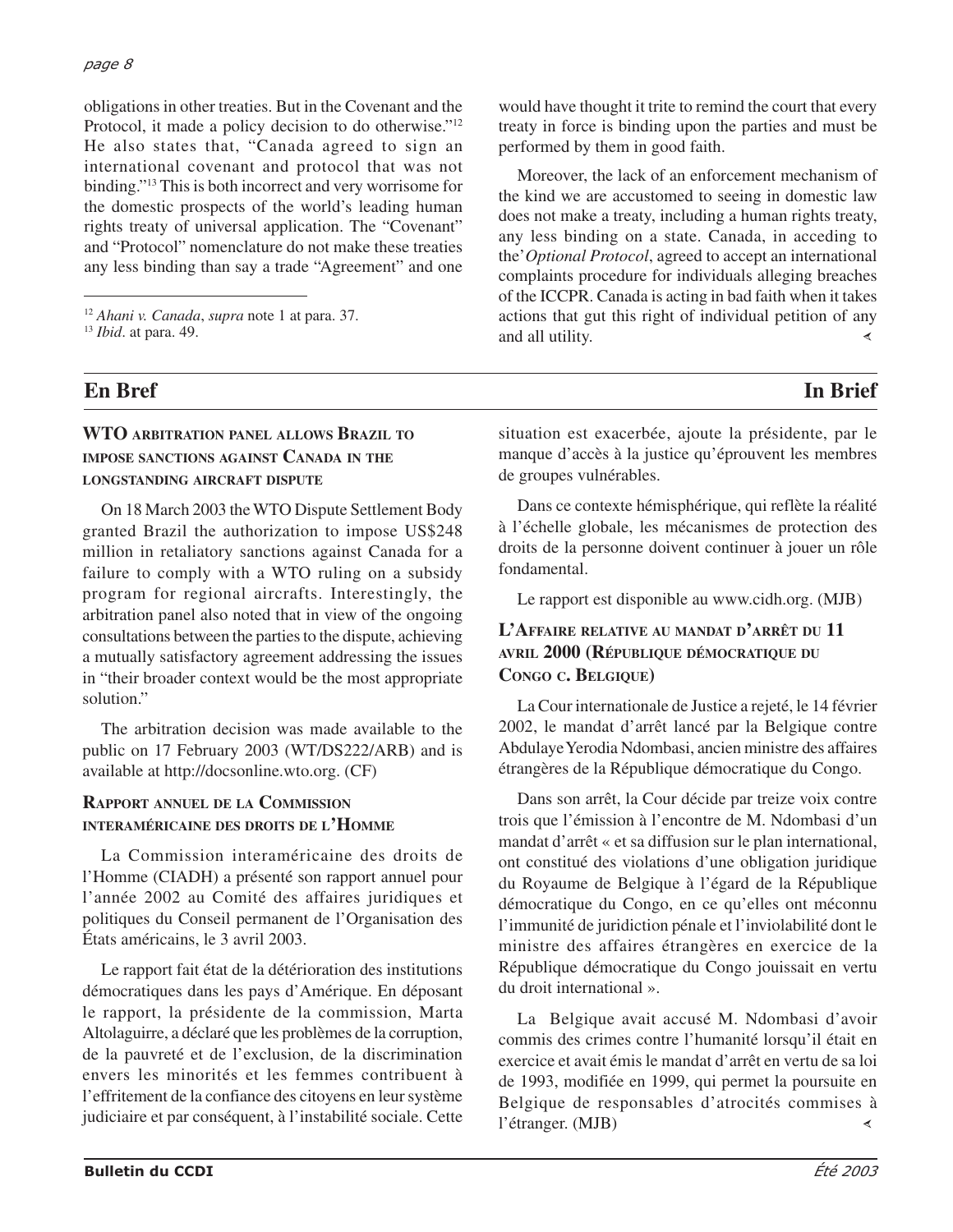# **Le naufrage du** *Prestige* **face au défi du droit de la responsabilité en cas de pollution marine**

## **Par Cissé Yacouba\***

Après les tragédies écologiques les plus spectaculaires et les mieux connues - *Torrey Canyon* (1967), *Amoco Cadiz* (1978), *Exxon Valdez* (1989), *Braer* (1993), *Sea Empress*(1996), *Erika* (1999), et *Baltic Carrier*(2001) voilà qu'au palmarès des catastrophes maritimes vient de s'inscrire une nouvelle marée noire causée par le naufrage du navire *Prestige* (2002). Au-delà des émotions que ces marées noires ont toujours suscitées ici et là, on continue de s'interroger sur l'efficacité des instruments juridiques en matière de protection de l'environnement marin, notamment sur le droit de la responsabilité dans ce domaine. Le naufrage du *Prestige* fera-t-il évoluer le droit dans le sens d'une responsabilité plus accrue des acteurs de l'industrie maritime ou va-t-il simplement militer pour le *statu quo* au péril de la mer, de ses héritiers que sont les États côtiers et de la sauvegarde de la vie humaine ?

## **De la complexité des faits**

Le *Prestige* a été construit en 1976. Le 13 novembre 2002 il a fait naufrage au large du Cap Finistère en Espagne, alors qu'il transportait 77 000 tonnes de fuel lourd. Il était immatriculé au Libéria, avait pour armateur *Mare Shipping Inc.* de nationalité grecque (famille Couloutros) et était une propriété de la société *Universe Maritime*. Nulle part cependant, à tout le moins pas de manière officielle, est-ce que le nom de ce navire apparaissait comme faisant partie du patrimoine de

*Universe Maritime*. Ainsi, le propriétaire apparent du *Prestige* était *Mare Shipping Inc.* Immatriculé au Libéria,<sup>1</sup> il battait le pavillon de complaisance des Bahamas.<sup>2</sup> Au moment du naufrage, les membres de l'équipage étaient de nationalité roumaine et philippine et le capitaine, de nationalité grecque. Le certificat de navigabilité avait été délivré par la société de classification américaine, la *American Bureau of Shipping*. L'affréteur du *Prestige* était un conglomérat russe appelé *Alpha*, dont la filiale suisse, du nom de *Crown Resources* était le propriétaire du pétrole à transporter entre la Lettonie et Singapour en transitant par le détroit de Gibraltar. C'était la société Petriam, en tant que courtier maritime de *Crown Resources* et spécialiste des affrètements (marché *spot*), qui avait proposé à *Crown Resources* le *Prestige*, déjà très vieux3 (26 ans d'âge) et doté d'une seule coque. Pour certains frais afférents au transport, *Crown Resources* avait sollicité et obtenu un financement auprès d'une banque qui n'avait pas hésité à le lui accorder compte tenu de la rentabilité de l'opération<sup>4</sup>.

À la suite du naufrage, il a été rapporté que *Crown Resources* n'avait plus d'existence juridique, ayant changé de nom pour devenir *Energy Resources and* Commodities (ERC)<sup>5</sup>. En effet, pour tenter d'éluder sa responsabilité, le conglomérat russe *Alpha*, en sa qualité d'affréteur du navire, s'était *in extremis* débarrassé de sa filiale Crown Resources en la revendant<sup>6</sup>. Quant au Protection & Indemnity Club (P & I Club) du *Prestige*, c'est-à-dire le London P&I Club assureur-responsabilité du navire, il a lui aussi cherché à minimiser les réclamations susceptibles de lui être adressées. Ainsi, a t-il refusé jusqu'à maintenant de libérer les 24 millions d'euros prévus pour l'indemnisation en cas de préjudice.

Devant tous ces faits, il convient de rappeler que le *shipping* reste avant tout une aventure commerciale où de nombreux propriétaires de navires, des affréteurs, des armateurs et d'autres intermédiaires de la chaîne de transport maritime ne cherchent qu'à augmenter par tous moyens, fussent-ils illégaux, leurs profits et à réduire d'autant leurs coûts d'opération dans une industrie où rentabilité fait bon ménage avec clandestinité. C'est une réalité bien perceptible dans les affrètements au voyage (marché *spot*), d'autant plus qu'on « interdit même le plus souvent à l'affréteur de connaître les qualités du navire auquel il confie sa cargaison. La concurrence a ici ses lois, dont l'éthique n'est pas le trait principal »7 .

<sup>\*</sup> Cissé Yacouba, LL.D. (Université d'Ottawa) est professeur à temps partiel à la Faculté de droit de l'Université d'Ottawa. <sup>1</sup> *Le Monde*, 22 novembre 2002

<sup>2</sup> M. ROCHE : « Prestige » : Les pratiques douteuses des intermédiaires et des affréteurs, in *Le Monde* du 26 novembre 2002.

<sup>3</sup> On explique le choix des vieux navires par les *traders* par le fait que « travaillant sur des marges très faibles, les traders en pétrole sont souvent contraints de se rabattre sur les vieux bateaux à simple coque », in *Le Monde*, 26 novembre 2002.

<sup>4</sup> « Les *traders* en matières premières sont amenés à payer la traversée et l'assurance de la cargaison en empruntant auprès de grandes banques internationales spécialisées dans ce type d'opération. Il ne s'agit pas d'une ligne de crédit, mais d'un prêt à court terme, très lucratif pour la banque », in *Le Monde*, 26 novembre 2002.

<sup>5</sup> http://www.lci.fr/news/economie

<sup>6</sup> M. ROCHE : « L'affréteur russe du Prestige s'est mis à l'abri des poursuites », in *Le Monde*, 7 janvier 2003.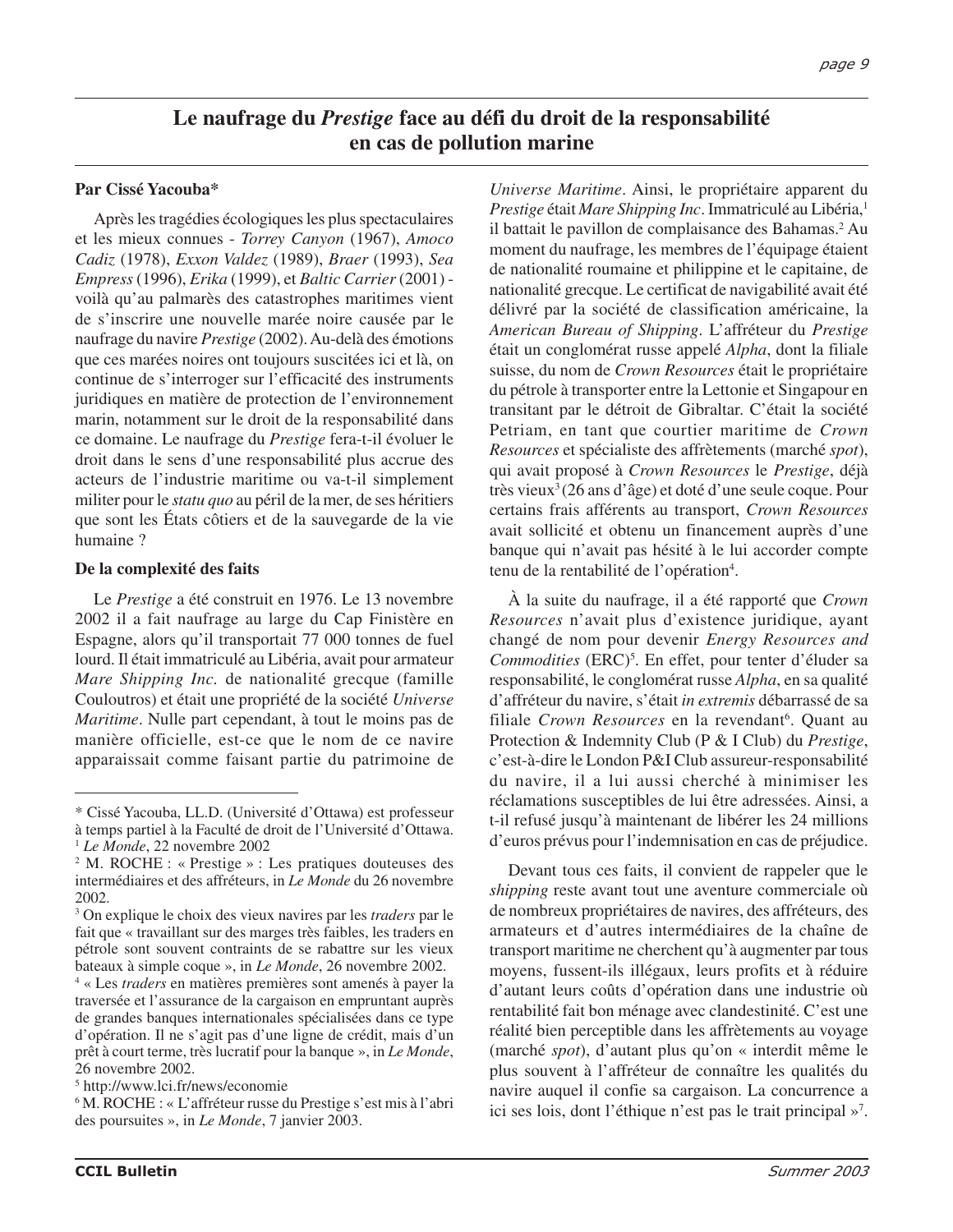Le problème de fond, au-delà de tout cet *imbroglio* juridico-financier, est celui de savoir qui est le débiteur de l'obligation de réparer les dommages.

## **De la responsabilité civile**

Qui devra payer pour les frais de remise en état des lieux? La *Convention internationale sur la responsabilité civile pour les dommages dus à la pollution par les hydrocarbures* (CRC 1969 ou Convention), amendée en

1984 et de nouveau en 1992, a établi le système de la « canalisation de la responsabilité » sur le propriétaire du navire. Mais cette Convention présente une double faiblesse : d'une part elle permet au propriétaire du navire de limiter sa responsabilité par la constitution d'un fonds selon la jauge du navire. D'autre part, elle dégage de toute responsabilité d'autres acteurs du transport maritime qui, pourtant, peuvent juridiquement assumer la qualité de transporteur maritime responsable de dommages à l'environnement marin. C'est l'exemple typique des affréteurs. En effet, conformément aux dispositions de canalisation de la Convention, telle que modifiée en 1992 (CRC 1992), ces derniers ne paient rien dans la mesure où seul le propriétaire est responsable de son navire<sup>8</sup> en ce qui a trait à son exploitation, son entretien et sa navigabilité. Qui alors poursuivre dans le cas en espèce? Est-ce *Mare Shipping* (armateur), *Universe*

*Maritime* (société-mère ou propriétaire du navire), ou enfin *Crown Resources* (propriétaire du pétrole)?

*• L'action en responsabilité contre Mare Shipping*

Elle a peu de chance d'aboutir car la CRC 1992 l'exonère en tant qu'armateur.

*• L'action en responsabilité contre Alpha*

En sa qualité d'affréteur du navire, le conglomérat russe n'encourt aucune responsabilité en vertu de la CRC 1992. Même en agissant comme société-mère (du propriétaire du pétrole), *Alpha* reste, au regard du droit, un simple affréteur qui, en droit de la responsabilité civile pour dommages à l'environnement, n'endosse aucune responsabilité.

*• L'action en responsabilité contre Universe Maritime*

**"Toute révision éventuelle de la Convention devrait permettre aux victimes de poursuivre indifféremment et solidairement non seulement le propriétaire immatriculé du navire, mais aussi le gérant ou l'exploitant du navire…"**

Est-il est possible d'intenter l'action en responsabilité civile contre la sociétémère *Universe Maritime* en allant au-delà des apparences (*lifting de corporate veil*)? On peut répondre par l'affirmative. *Universe Maritime* apparaît ici comme étant le propriétaire du navire *Prestige* et, en dépit des apparences, elle sera tenue responsable des dommages à l'environnement marin. Telle a été l'approche dans l'affaire de l'*Amoco Cadiz* où la société-mère a été civilement tenue responsable pour les dommages à l'environnement marin. En effet, le Tribunal de Chicago a « levé le voile » et a découvert que derrière la société de transport *Amoco Cadiz*, se trouvait la société transnationale *Standard Oil* qui, parce qu'ayant le contrôle sur le navire et sur le transport,<sup>9</sup> a été tenue civilement responsable de la pollution marine.

*• L'action en responsabilité contre Crown Ressources*

Pourrait-on exercer un recours contre *Crown Resources* en sa qualité de propriétaire de la cargaison, et qui, avant le naufrage était une filiale du groupe russe *Alpha*, affréteur du *Prestige*? Une telle démarche impliquerait, cependant, de procéder à un difficile exercice d'identification juridique du propriétaire de la cargaison dans la mesure où lors du transport maritime, la marchandise peut à tout moment changer de propriétaire selon les transactions effectuées sur le marché d'affrètement. Ces changements peuvent aussi intervenir dans des conditions de fraudes maritimes à travers le phénomène des *phantom ships*10. Toutefois, la difficulté majeure viendrait surtout du fait que, selon la

<sup>7</sup> R. GOUILLOUD: « Le contrôle de la qualité de l'exercice par les États de leurs compétences maritimes », dans IFREMER : Prévention technique et couverture financière des risques maritimes, Actes de la journée d'études du Conseil Supérieur de la marine Marchande, Paris, 1er juillet 1993, p. 78.

<sup>8</sup> Rapport sur les activités des Fonds Internationaux d'Indemnisation pour les dommages dus à la pollution par les hydrocarbures au cours de 2000, Rapport annuel de 2000, Grande-Bretagne, p. 112.

<sup>9</sup> S. MURASE : « Perspectives From International Economic Law on Transnational Environmental Issues », (1995) Recueil des Cours de l'Académie de Droit International, t. 253, p. 381. 10 Shipping & Trade Law, 2002, vol. 2, no. 5, p. 2.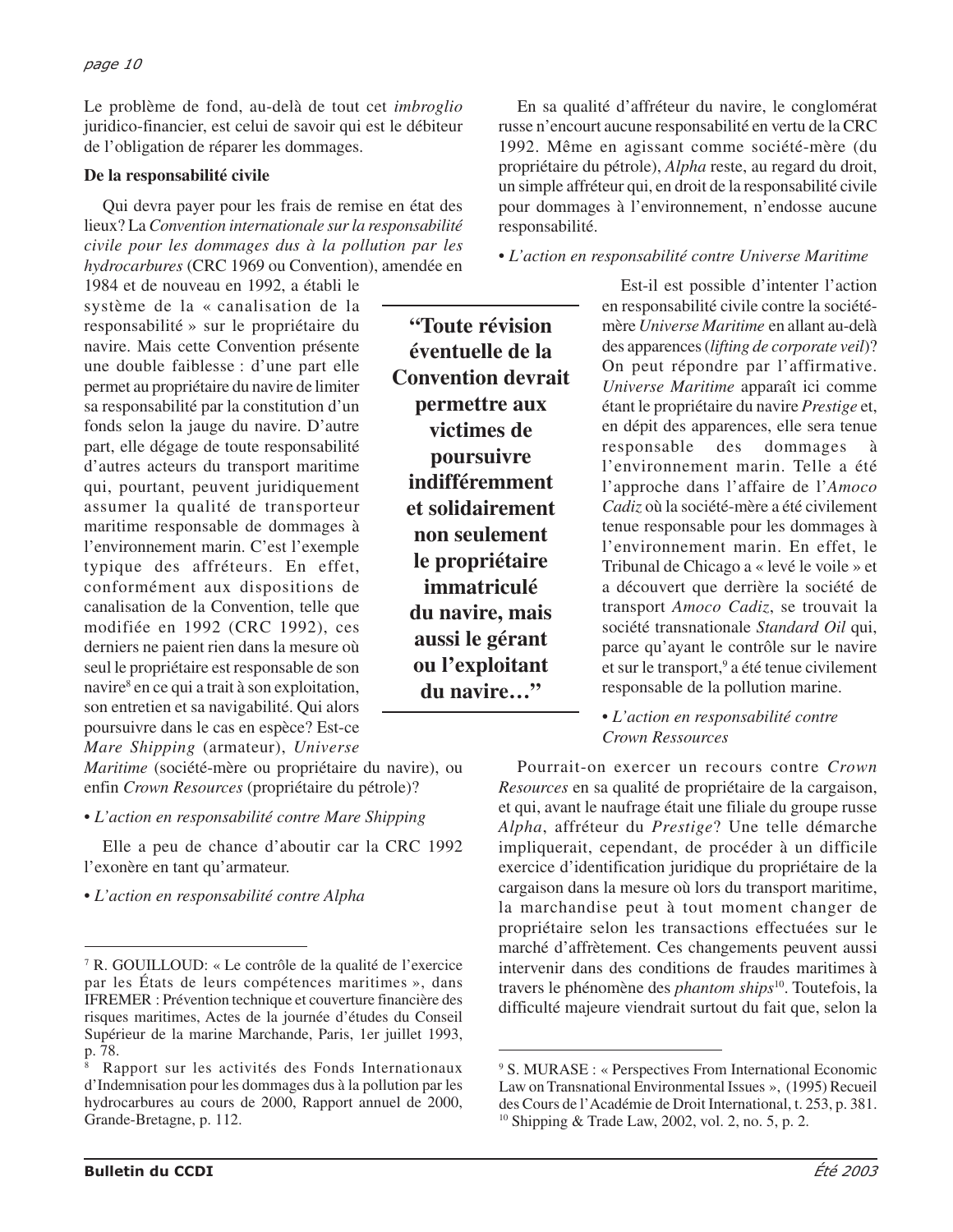CRC 1992, le propriétaire de la cargaison ne supporte, lui non plus, aucune responsabilité civile.

Les victimes du *Prestige* saisiront de droit le FIPOL,<sup>11</sup> un fonds alimenté par les propriétaires de la cargaison, notamment les sociétés pétrolières. Toutefois, le FIPOL n'interviendra que pour compléter l'indemnisation due par les assureurs des propriétaires du navire et, uniquement pour les frais de nettoyage et des dommages causés aux victimes, à l'exclusion des préjudices écologiques. En général les indemnisations du FIPOL et des P&I Clubs sont si insuffisantes que les grands perdants sont toujours les victimes, c'est-à-dire les États côtiers, ainsi que les individus et autres collectivités publiques ou privées ayant pris part au nettoyage.

## **Les leçons du** *Prestige*

Toute révision éventuelle de la Convention devrait permettre aux victimes de poursuivre indifféremment et solidairement non seulement le propriétaire immatriculé du navire, mais aussi le gérant ou l'exploitant du navire, c'est à dire l'armateur. Les actions en responsabilité pourraient être dirigées contre la société de classification du navire pour n'avoir pas rempli ses obligations de contrôle et d'inspection du navire; contre l'affréteur et le sous-affréteur (cas de TotalFinaElf dans le naufrage de l'*Erika*) pour avoir affrété un navire hors normes; contre le P&I Club pour avoir assuré des navires présentant des risques prévisibles pour la sécurité de la navigation et la protection du milieu marin; contre l'État du pavillon pour avoir accordé des immatriculations de complaisance.

Généralement, le conservatisme de l'industrie maritime et du droit qui le régit sont tels que tout progrès juridique se fait à pas de tortue. Par contre, dans la question qui nous occupe, l'espoir est permis, car « les chartes-parties pétrolières contiennent des dispositions sur la protection de l'environnement par lesquelles les grandes compagnies pétrolières et les principaux affréteurs imposent aux armateurs certaines exigences en matière d'âge des navires et de gestion de la sécurité »12. Mais ce n'est pas tout. Il faudrait, à partir de l'affaire du *Prestige*, tirer des leçons à travers quelques options fondamentales :

• Sortir de la clandestinité le transport maritime par une harmonisation des législations maritimes nationales par rapport aux conventions maritimes internationales relatives à la sécurité de la navigation.

• Améliorer le régime juridique d'indemnisation en relevant le plafonds de la responsabilité civile (création d'un troisième niveau d'indemnisation).

• Maintenir le principe de la responsabilité du propriétaire du navire, tout en n'excluant pas la responsabilité de d'autres intermédiaires du transport maritime (armateur, affréteur, propriétaire de cargaison, assureur maritime, société de classification, courtier maritime, etc.).

• Privilégier la notion de transporteur maritime plutôt que de propriétaire. Le transporteur maritime est une notion juridique plus large, contrairement à celle de propriétaire du navire.

Définir le régime juridique des navires en détresse en relation avec les obligations de l'État côtier dans les eaux duquel se trouve ce navire. Dans le cas du'*Prestige* par exemple, l'État espagnol était plus préoccupé à se débarrasser du navire en l'amenant dans les eaux portugaises, plutôt que de lui apporter l'assistance nécessaire en vue d'éviter son naufrage et la pollution marine.

• Neutraliser les diktats des pavillons de complaisance représentant en général les intérêts des grandes puissances maritimes qui bloquent, grâce à leur pouvoir financier et leurs cotisations à l'Organisation maritime internationale, toutes les tentatives de réformes initiées par celle-ci.

• Exiger le principe du lien substantiel entre l'État du pavillon et le propriétaire du navire (contrôle réel).

Renforcer l'indépendance des sociétés de classification vis-à-vis des armateurs, et des armateurs, et des États du pavillon.

• Obliger les sociétés de classification à divulguer toutes les informations pertinentes sur les navires.

• Harmoniser les lois et règlements en matière de contrôle des navires par les États du port.

• Promouvoir le code ISM (*International Safety and Management*) en vue d'assurer de meilleures conditions de travail des marins. En effet, les facteurs humains sont à l'origine de nombreux sinistres maritimes.

Rendre plus effectif l'exigence de double-coque pour les navires pétroliers. ∢

<sup>&</sup>lt;sup>11</sup> Fonds international d'indemnisation pour les dommages dus à la pollution par les hydrocarbures.

<sup>12</sup> Y. TASSEL : "Responsabilité du propriétaire du navire", (2002) 32 Revue Générale de Droit 641, p. 657.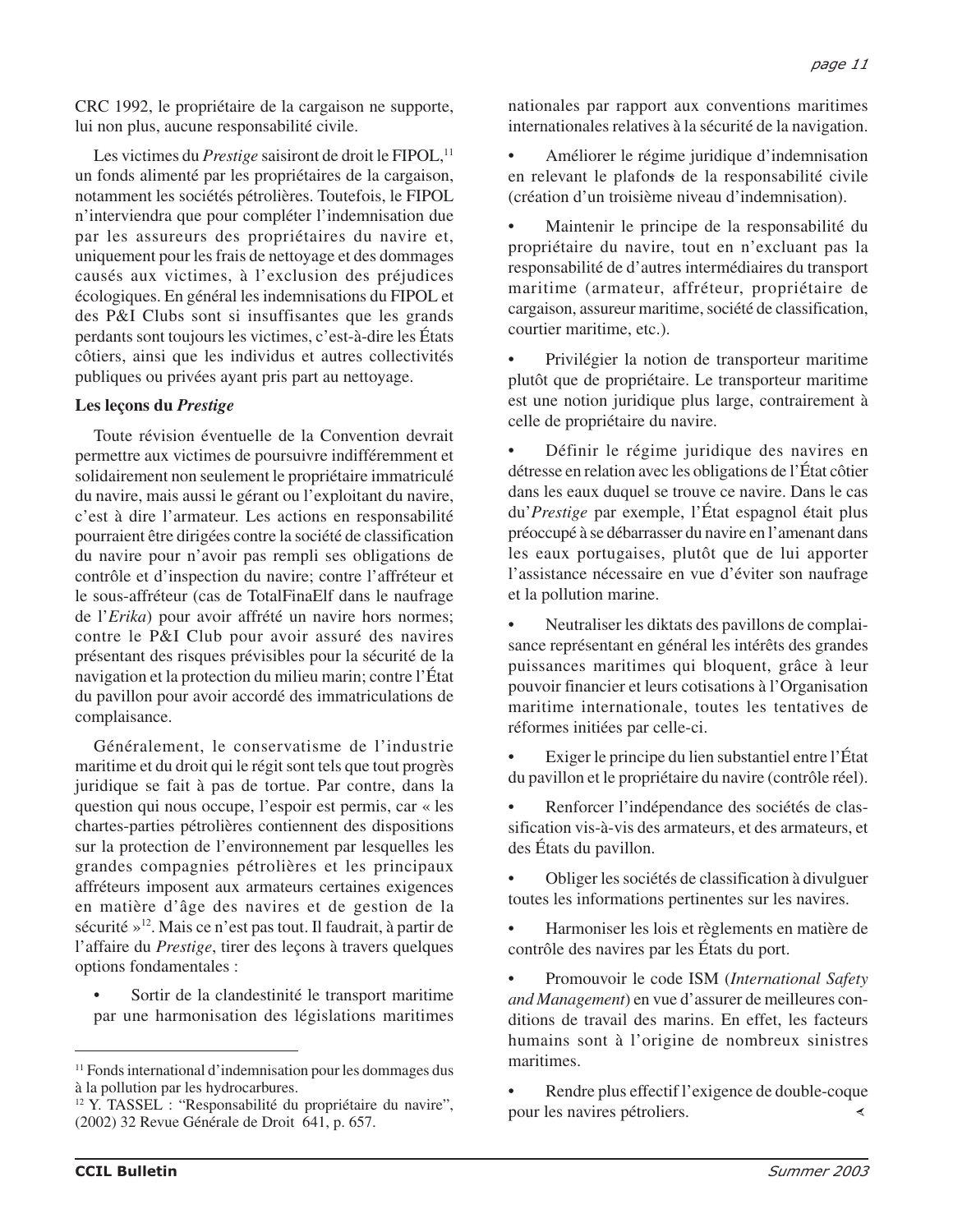# **Canadian Proposals for Changes to the WTO Dispute Settlement Understanding**

## **by Cezary Fudali\***

#### **The Doha Round of Trade Negotiations**

During the current Doha Round of international trade negotiations, members of the World Trade Organization (WTO) have the option of suggesting amendments to the wording of the *Understanding on Rules and Procedures Governing the Settlement of Disputes* (DSU)<sup>1</sup> to clarify its provisions and make procedural improvements. As talks on modifying the DSU are not tied to the success or failure of negotiations in other areas of the free trade regime, this should facilitate introduction of changes to the provisions of the DSU.2 WTO members were expected to complete the DSU review process before May 31, 2003, although it is now apparent that a postponement of this deadline will occur.3 On January 23, 2003, Canada submitted its proposals for changes to the WTO dispute settlement mechanism.4 Canada's proposals contemplate enhancements in three major areas: transparency, treatment of business confidential information (BCI) and selection of panelists.

#### **Canadian proposals on improvements in transparency**

One Canadian proposal is intended to increase transparency in the dispute settlement process. It emphasizes that the significant ramifications of the Dispute Settlement Body decisions, often involving changes to domestic legislation, necessitate that the WTO become more open to public scrutiny. This type of reform is also seen by Canada as an opportunity for some of the lesser developed countries to become more familiar with the dispute settlement system.

<sup>2</sup> See The Doha Declaration explained, searchable online at http://www.wto.org/english/tratop\_e/dda\_e/ dohaexplained\_e.htm#dispute (last accessed March 25, 2003). <sup>3</sup> See Ministerial Declaration, adopted on 14 November 2001, searchable online at http://www.wto.org/english/thewto\_e/ minist\_e/min01\_e/mindecl\_e.htm (last accessed March 25, 2003).

Particularly, Canada proposes that the public should be able to access documents such as a WTO member's written submissions and be permitted to observe panel and Appellate Body proceedings. Additionally, Canada argues that access to submissions of third parties to a dispute should be unrestricted at the time of filing. The WTO Secretariat would be responsible for handling these tasks.

However, this wider access would not apply to consultations occurring at the outset or at any other time during dispute settlement proceedings. This proposed restriction makes sense, since otherwise counsel could appeal to the wider audience, wanting to appear tough and leaving little room for the flexibility and diplomacy that are required at this stage.

#### **Introduction of special procedures for protection of business confidential information**

#### *Identification of problems*

In view of the expected increased transparency and openness of the procedures to the public, the Canadian proposal stresses the need for a more rigid protection of privileged trade information related to private stakeholders than exists under the current DSU provisions. The basic presumption underlying this submission is that the public release of confidential data regarding private enterprises in the midst of dispute settlement proceedings might cause irreparable harm to some stakeholders. Therefore, the need for adequate rules on disclosure is directly linked to the willingness of domestic businesses to provide their governments with specific information which might prove necessary for the successful resolution of a trade dispute.

#### *Canadian proposals*

Canada proposes the establishment of "an effective procedure to protect BCI" in a new Annex to the DSU that would apply to all WTO dispute settlement proceedings where an exchange of submissions containing BCI takes place, provided that a party acts in good faith and exercises restraint.<sup>5</sup> An important consequence of designating information as confidential would be to restrict its access to individuals who have signed a declaration of non-disclosure and who either represent disputing parties (i.e., employees of a party and its legal counsel), sit as panelists, work in the WTO Secretariat or act as experts appointed by the panel.

<sup>\*</sup>Cezary Fudaly, LL.M. (University of Ottawa) will be articling at the Export Development Corporation.

<sup>&</sup>lt;sup>1</sup> Annex 2 to GATT Secretariat Final Act Embodying the Results of the Uruguay-Round of Multilateral Trade Negotiations, April 15, 1994, reprinted in 33 I.L.M. 1226.

<sup>4</sup> See Dispute Settlement Body Special Session, "*Contribution of Canada to the Improvement of the WTO Dispute Settlement Understanding*", TN/DS/W/41TN/DS/W/41, 24 January 2003 [hereinafter "Canadian proposal"], searchable online at http:/ /docsonline.wto.org. <sup>5</sup>

 $<sup>5</sup>$  Ibid. at 2-4.</sup>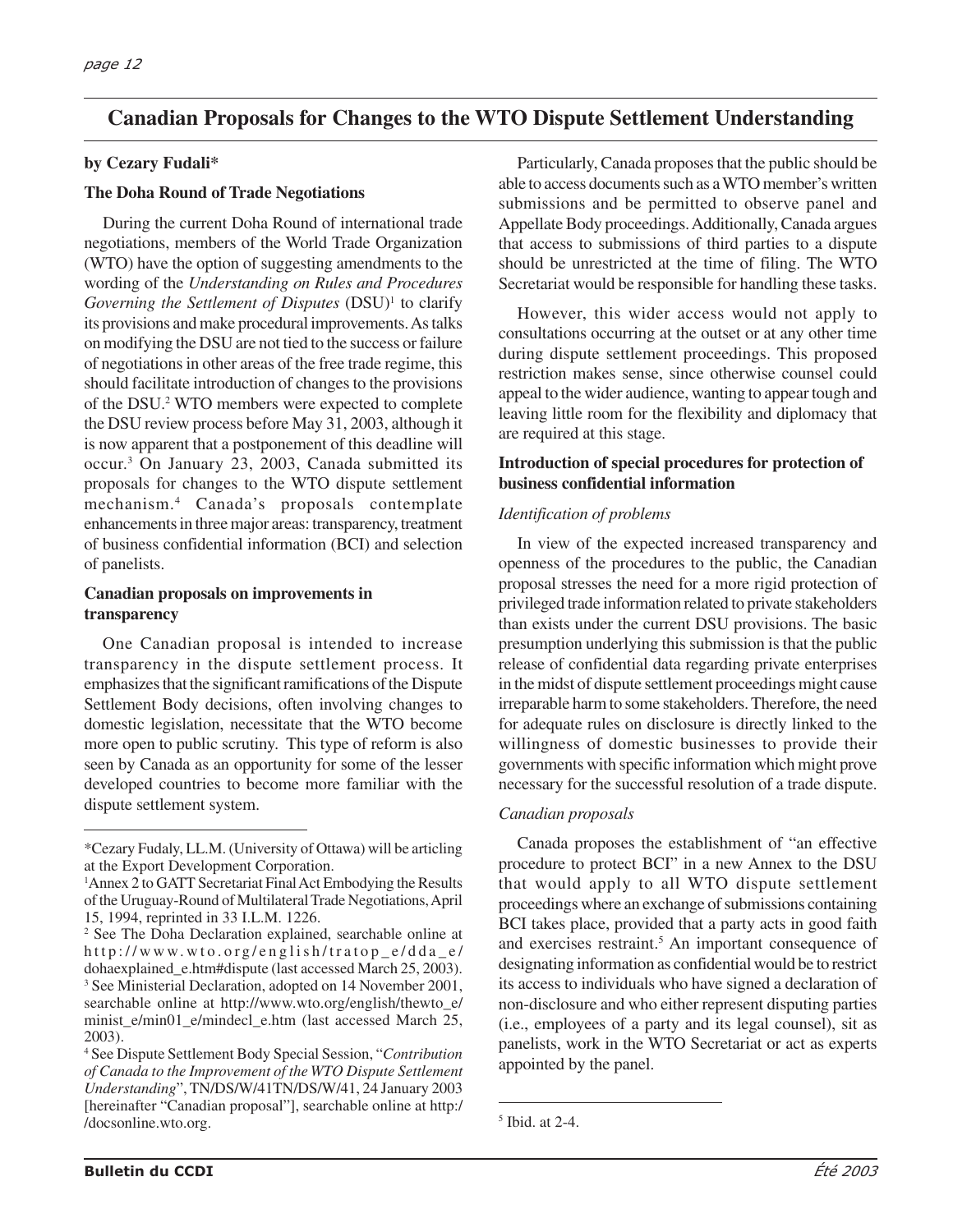The Canadian government also proposes that the party concerned about BCI should clearly identify what portions of a document require protection. Secondly, in addition to the document containing BCI, the concerned party should be required to submit within two business days "a version of the document with the BCI redacted".<sup>6</sup> Amended Article 18.2 of the DSU would allow only those modified versions of parties' written submissions to be distributed to the public.7

If another party to the dispute considers the BCI designation unjustified, then the panel may ask the party seeking protection to justify the designation. It seems that in case of a failure to provide adequate justification, the party seeking to protect the confidential information will be allowed to either withdraw the designation of the information as BCI, or withdraw the information altogether.

#### *Comments*

Increased protection of sensitive information, as provided for in the Canadian proposal, should make it less likely that states bluntly refuse to submit relevant evidence. Yet, since the mechanism for challenging the soundness of a designation of information as deserving protection seems to be quite weak, a party may be tempted to classify certain information as confidential simply to limit disclosure of evidence to non-governmental experts of other parties.<sup>8</sup>

Additionally, the proposal does not directly address the issue of what would happen if a party, motivated by

<sup>9</sup> This seems to be an important issue of concern since under the current provisions there is every so often uncertainty as to whether the requested facts were fully disclosed by a party. For example, in the recent Canada-Export Credits and Loan Guarantees for Regional Aircraft case, Brazil alleged that access to certain documents on the activities of a Canadian export credit agency from Quebec was denied. The panel for its part stated that although Canada was not obliged to provide details it "might have hoped that Canada would be more forthcoming." See Canada- Export Credits and Loan Guarantees for Regional Aircraft, Report of the Panel, WT/ DS222/R, 28 January 2002, paragraphs 7.379 and 7.384.

questionable security concerns or lobbied by domestic business, refuses to release information that a panel has requested pursuant to Article 13.1 of the DSU.9 It is perhaps worth noting at this point that detailed rules on these issues are currently provided for in Chapter 19 of the *North American Free Trade Agreement*, which may serve as an example of how in practice, the protection of confidential information provision could be implemented.10

## **The panel selection process – the creation of a permanent panel roster**

#### *Identification of the problems*

Another major proposal of the Canadian government is to introduce changes to the procedures for selecting panelists. Amendments in this area are long overdue since the problems of finding an adequate number of qualified panelists have been apparent from the early days of the WTO.11 Moreover, despite having rigid rules on the maintenance of a roster of potential panelists embedded in the DSU, the names of officials included on that list are, in practice, often disregarded.12

#### *Canadian proposals*

In view of those practices, Canada proposes the establishment of a permanent "streamlined panel roster" to replace the current *ad hoc* method of panel selection.<sup>13</sup> It further suggests that a rigorous system of selection, similar to the one used for the selection of Appellate Body members, be put in place.<sup>14</sup>

More significantly, each WTO member would have the right to select one and only one candidate for the roster. The same WTO Committee that currently selects the

*(continued on page 16 - suite page 16)*

<sup>6</sup> Ibid. at 3.

<sup>7</sup> Ibid. at 2 and 7.

<sup>8</sup> Importantly, the Canadian proposal recognizes that this might be a problem by stating that: "The indiscriminate designation of information as business confidential could limit the ability of a party to fully include in its litigation team individuals who have particular knowledge and expertise relevant to presenting the party's case, impede the work of the panel and complicate the panel's task in formulating credible public findings and conclusions." See Canadian proposal, supra note 4 at 8.

<sup>10</sup> North American Free Trade Agreement (Canada-Mexico-United States), 1993, 32 I.L.M. 605.

<sup>11</sup> See C. Fudali, "*The Dispute Settlement Mechanism of the World Trade Organization: Two Years Later*", (Winter 1997- 1998) 24 CCIL Bulletin 1 at 24 ff.

<sup>&</sup>lt;sup>12</sup> It has been noted that so far the matter of panelists' selection remains under the political control of the interested governments, which often prefer appointing persons with recent trade policy experience from diplomatic missions in Geneva. See R.L. Bernal, D.P. Steger & A.L. Stoler, "*Key Procedural Issues: Resources Comments*", (1998) 32 Int'l Law 871 at 876.

See Canadian proposal, supra note 4 at 4.

<sup>&</sup>lt;sup>14</sup> Accordingly, Article 8.1 of the DSU could be amended by placing additional requirements on the candidates, which would have to demonstrate that they posses "expertise in law, international trade, and the subject matter of the covered agreements generally."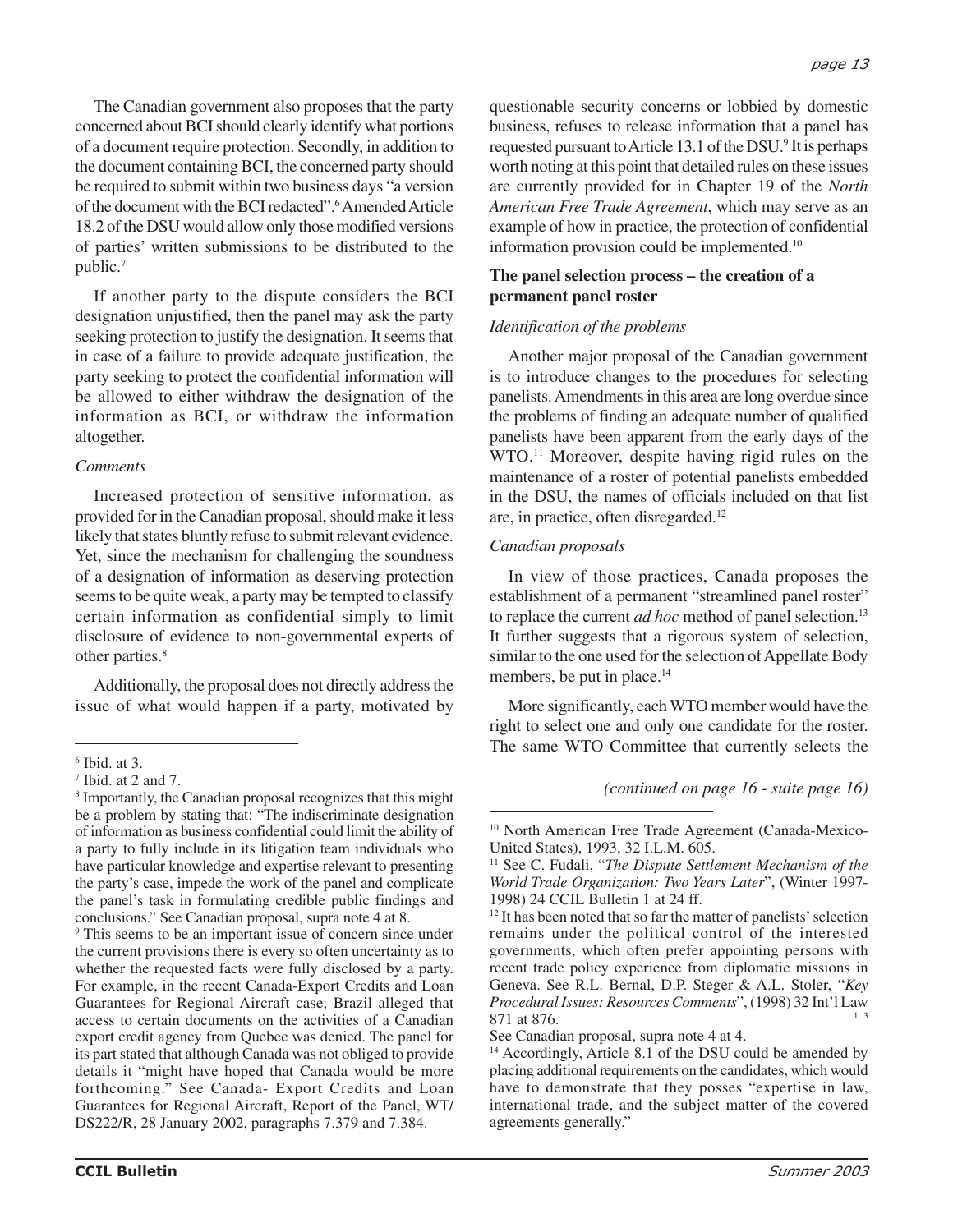# **Compliance Matters Recent Developments Relating to Compliance under Multilateral Treaties** *• THE MARKLAND GROUP •*

#### **Edited by Douglas Scott\***

## **I. TARGETED SANCTIONS – THE REPORT OF THE STOCKHOLM PROCESS**

Dated February 2003, the Report presents the results of a year-long study by a committee of 123 experts from 35 countries drawn from academia, national governments, NGO's, intergovernmental organizations and the UN Secretariat. Financed by the government of Sweden, the participants met in a series of working groups and plenary meetings.

Entitled *Making Targeted Sanctions Effective – Guidelines for the Implementation of UN–*Policy *Options*, the Report, edited by Peter Wallensteen, was published by the Department of Peace and Conflict Studies at Uppsalla University. It is available on the Internet at www.peace.uu.se.

The Stockholm Process was a continuation of two previous initiatives, the first of which was sponsored by the government of Switzerland in 1998 and 1999 under the name Interlaken Process which focused exclusively on financial sanctions. This was followed in December 2000 by the Bonn-Berlin Process sponsored by Germany, which studied arms embargos, aviation bans and travel bans. The results of these two initiatives were presented to the UN Security Council in two volumes in October 20011, at which time Sweden announced its intention to sponsor a third process, concentrating on the implementation aspects of targeted sanctions of all types.

Targeted sanctions are defined in the Report as those "directed against significant national decision-makers (political leaders and key supporters of particular regimes) and resources that are essential for their rule" (p. iii). The Report is comprised entirely of a series of detailed recommendations directed to members of the UN Security Council intended to improve the efficacy of future regimes involving targeted sanctions. Four types of sanctions are considered:

- financial sanctions freezing assets held abroad
- travel sanctions restricting travel by designated individuals
- aviation sanctions restricting air travel generally
- arms embargo focused on conventional weapons

**The Markland Group** 203-150 Wilson Street West Ancaster (Ontario) L9G 4E7 Tel: (905) 648-3306 Fax: (905) 648-2563 E-mail: marklandgroup@hwcn.org Internet: www.hwcn.org/link/mkg

The Report recommends the creation of expert panels to monitor compliance by member States and to offer them assistance in complying. Also recommended is greater precision on the part of the Security Council in defining what is required of member States. Another recommendation would have the Council appoint a UN sanctions coordinator who would be available

to all the Sanctions Committee chairpersons<sup>2</sup>.

Also, the Report recognizes the necessity of national legislation in the implementation of most types of targeted sanctions. It therefore recommends that the Security Council adopt a model law to guide member States in the enactment of their legislation. A detailed text of the model law is offered (with provisions for civil law countries that differ from those for common law  $countries)^3$ .

The Report makes no attempt to assess the efficacy of targeted sanctions assuming its recommendations were put in place. Also, it has very little to say about the success of

<sup>\*</sup> Douglas Scott is a lawyer in Ancaster, Ontario. He is the President of the Markland Group.

<sup>&</sup>lt;sup>1</sup> Security Council documents S/7183 and S/7187

<sup>2</sup> Report: paragraphs 30 and 46

<sup>3</sup> Report: paragraphs 236 to 243

<sup>4</sup> S/RES748 and 883

<sup>5</sup> For an assessment of the efficacy of targeted sanctions imposed by the Security Council up to the end of 2001, see David Cortright and George A. Lopez (eds): Smart Sanctions: Targeting Economic Statecraft (Lanham, MD.: Rowman and Littlefield, 2002). For a history and accounting of UN sanctions in general in the 1900's, see David Cortright and George A. Lopez Sanctions and the Search for Security: Challenges for UN Action (Boulder, CO.: Lynne Reinner, 2002)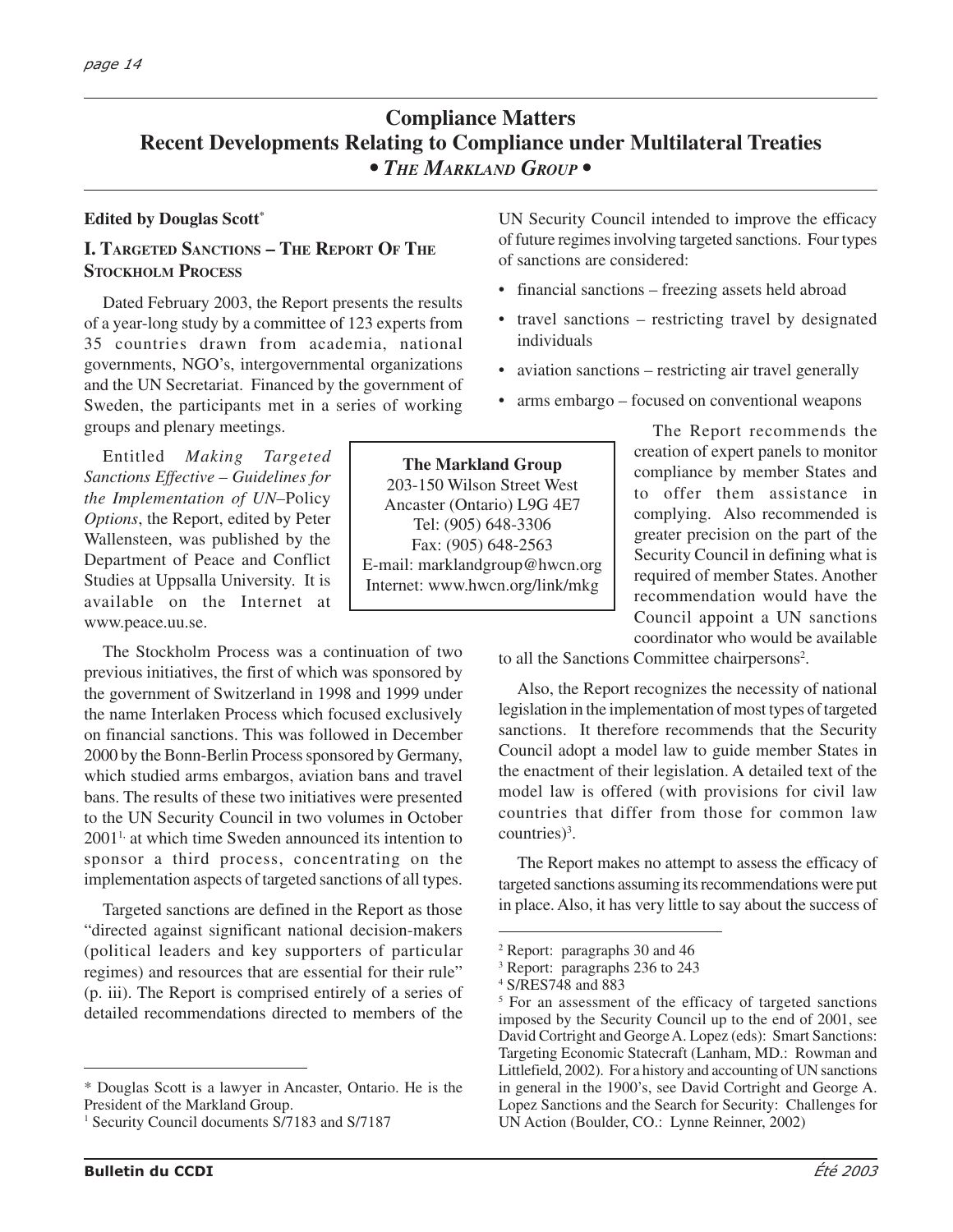past efforts to impose targeted sanctions. For instance, it gives none of the details of the aviation sanctions imposed on Libya from 1992 to 19994 - despite the fact that this particular sanctions effort was an obvious success<sup>5</sup>.

Nor is there any mention of the travel ban that was imposed upon certain government officials in the last stages of the sanctions regime against Iraq. The episode was significant, because this was the last time the Security Council made any effort to penalize Iraq for its noncooperation with inspections and it was followed by increasing obstruction of the inspections<sup>6.</sup> (Although authorized by the Security Council7 , the travel ban was never actually enforced, because the Iraqis appear to have persuaded their friends on the Security Council to block approval of the list of individuals that would be targeted).

Notwithstanding the absence of any assessment of the results that could be expected from carefully designed and monitored targeted sanctions, the Report should be of great value to busy diplomats when faced with the next call for targeted sanctions.

As with the two previous processes, the results of the Stockholm Process were presented to a closed meeting of the UN Security Council. The published report of that meeting<sup>8</sup> indicates that, although all the speakers expressed general approval of its recommendations, the Council took no formal action on the Process.

**º º º**

#### **II. BOOKNOTE**

An important study of the Chemical Weapons Convention has recently come to our attention:

Jocelyn Clerckx, *la vérification de l'élimination de l'arme chimique – essai d'analyse et d'évaluation de la Convention de Paris du 13 janvier 1993*, Paris, Librairie générale de droit et de jurisprudence, 2001, 307 pp. ISBN 2.275.02047.0

The book offers a valuable summary, analysis and commentary mainly focused on the transparency obligations under the Chemical Weapons Convention. In the preface, Raymond Goy *professeur émérite de l'Université* de Rouen, alludes to the broad perspective

taken by the author: *Il explique le droit par tout un constat extrajuridique; il discute, interprète, critique ce droit; il propose, outre diverses interprétations, un système de règlement juridictionnel; mais surtout, il compare, et évalue les comparaisons entre divers modes de vérification en droit du désarmement*.

The first two parts are largely analytical, whereas the third compares the powers of the OPCW with those of the IAEA and concludes that there is an important *disparité de fonction* between these two organizations. Professor Clerckx is particularly interesting in his treatment of the inspectors' rights of access (pages 116 to 138), a topic on which there are some unresolved disputes currently confronting the Executive Council of the OPCW.

Jocelyn Clerckx holds the degree of *docteur en droit* from *l'Université de Rouen*. Currently, he is lecturing at *the l'Université du Havre* with the position of *maître de conférences en droit publique*.

The book is fully annotated with an extensive bibliography, lacking only an index. There are no plans currently to publish an English translation. It is available in Canada through Librairie Champlain, Toronto, www.librairiechamplain.com. Approximately \$110 (delivery six to eight weeks).

#### **º º º**

#### **III. DEATH OF PAUL SZASZ**

The death of Paul Szasz on 30 April 2002 has only recently come to our attention. A valued member of the Markland Group's Committee of Occasional Consultants, Professor Szasz was for many years until 1966 the Legal and Safeguards Officer at the IAEA, after which he held various posts culminating in his position as Principal Legal Officer and Deputy to the Legal Counsel at the United Nations in New York. At various times, he was an adjunct professor or visiting fellow at several universities, including the New York University School of Law.

He was a valued consultant to the Markland Group, especially in matters relating to the need to strengthen the enforcement provisions of the NPT and the IAEA (a topic that seems likely to receive renewed attention in the coming months).

A detailed tribute can be seen in Cornell International Law Journal, Vol. 35, No. 3 ∢

<sup>6</sup> Richard Butler, The Greatest Threat (New York, Public Affairs, 2000) pp. 153 to 221

<sup>7</sup> S/RES1137 (12 November 1997)

<sup>8</sup> S/7672, 25 February 2003